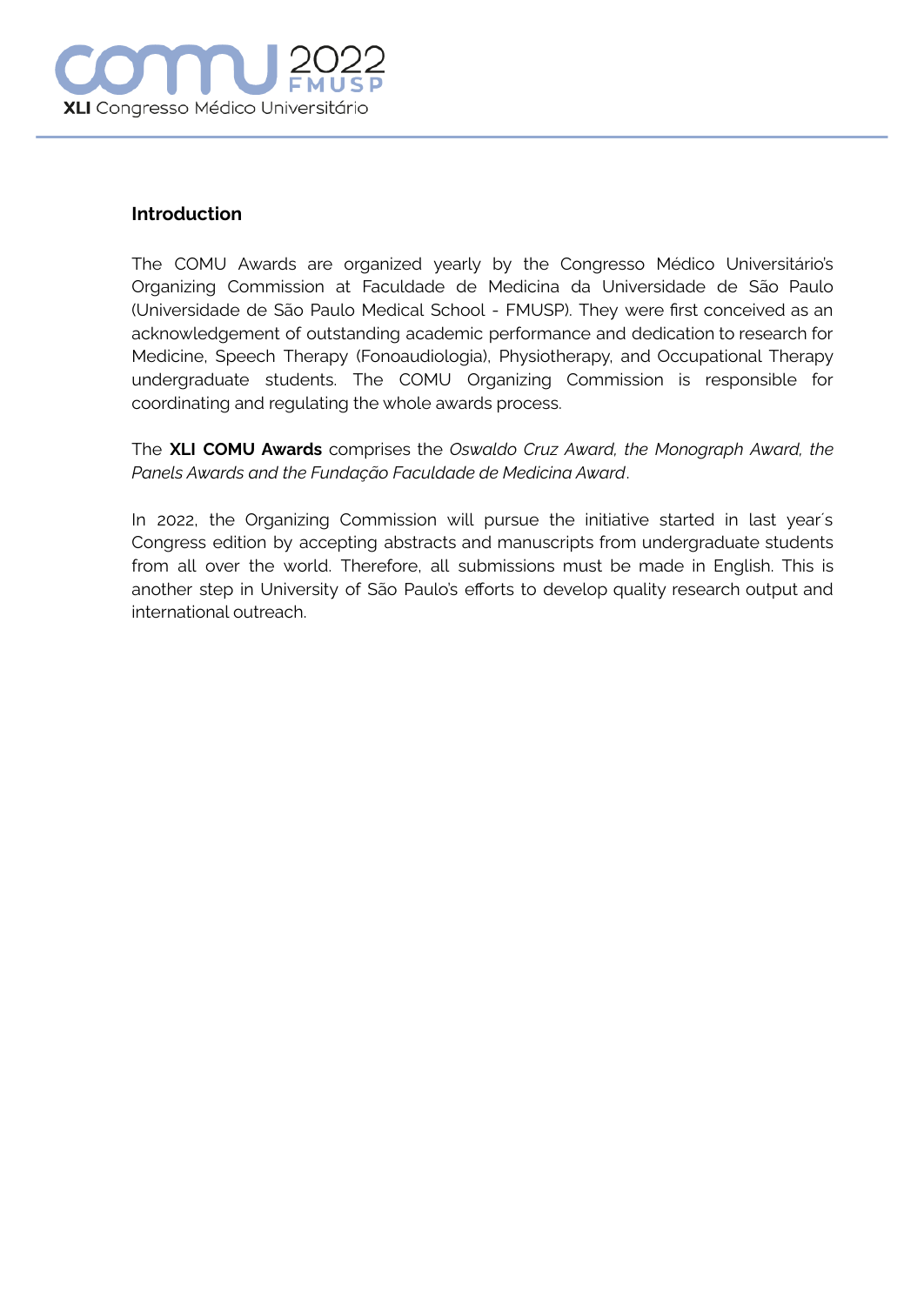

# **ORGANIZING COMMISSION**

# **Prof Dr José Ricardo de Carvalho Mesquita Ayres**

Honorary President of COMU Awards Full Professor of Preventive [Medicine](https://www.linguee.com.br/ingles-portugues/traducao/preventive+medicine.html) at FMUSP

# **Pedro Humberto Campanharo Lagares**

President of COMU Awards pedro.campanharo@fm.usp.br

# **Paula Souza Ramalho**

Vice-President of COMU Awards paula.r@fm.usp.br

# **Eduardo Sorice Correa**

President of *Fundação Faculdade de Medicina* Award eduardo.sorice@fm.usp.br

# **João Pedro Borges Jardim**

President of Oswaldo Cruz Award joao.jardim@fm.usp.br

# **Vivian Helena de Castro Marques**

President of Monographs Award vivian.helena@fm.usp.br

# **Juliana Martes Sternlicht**

President of Panels Award juliana.sternlicht@fm.usp.br

**To be defined** Secretary of COMU Awards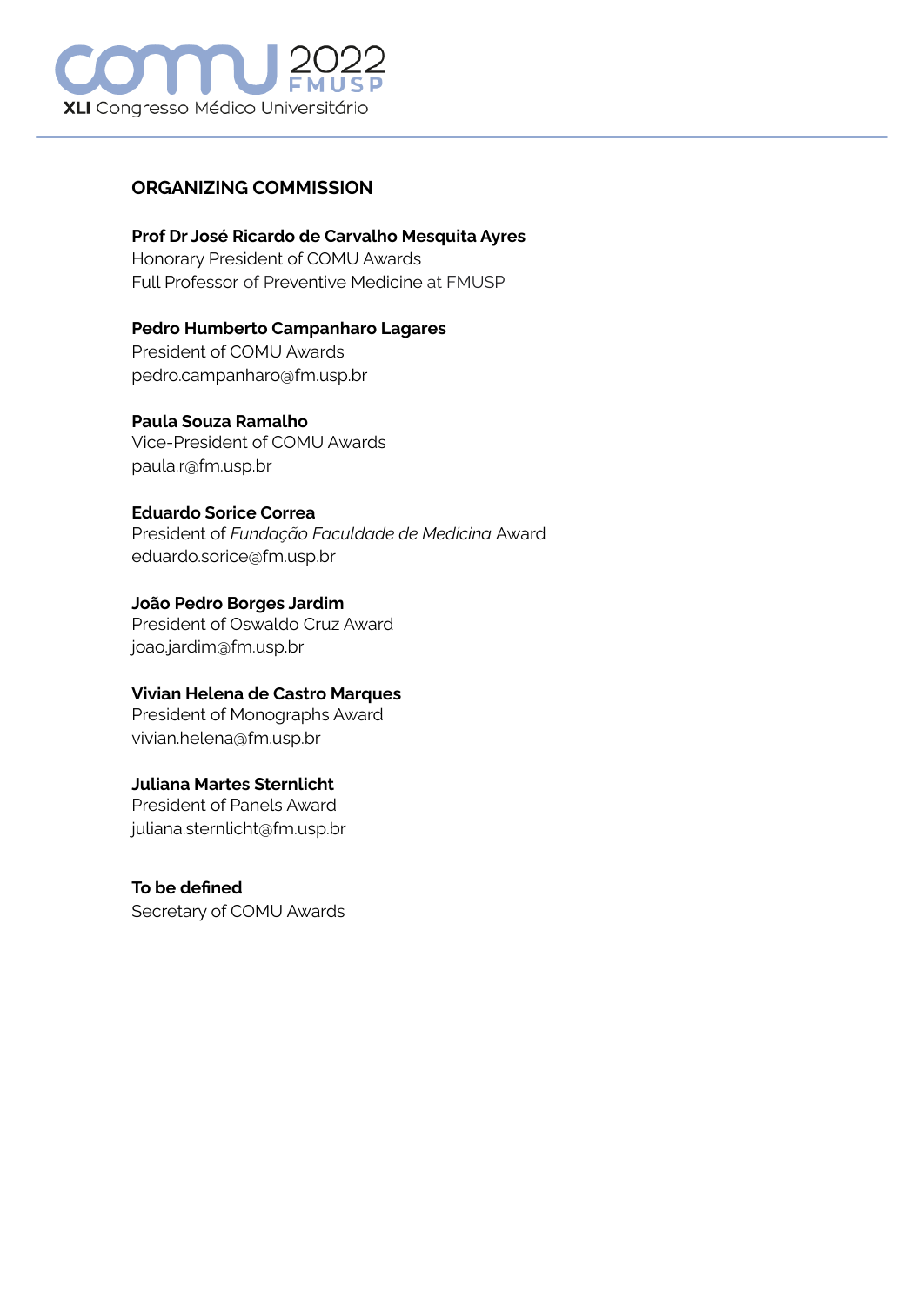

# **REGULATION**

- **1. Awards Commission of the** *XLI Congresso Médico Universitário da Faculdade de Medicina da Universidade de São Paulo* **(COMU).**
- 1.1. The Awards Commission of the XLI COMU is composed of:
	- a. the President of the XLI COMU Awards;
	- b. the Secretary of the XLI COMU Scientific Awards;
	- c. the President of the *Fundação Faculdade de Medicina* Award;
	- d. the President of the *Oswaldo Cruz* Award;
	- e. the President of the Monograph Award;
	- f. the President of the Panels Award;
	- g. the Honorary President of the XLI COMU Scientific Awards.
- 1.2. Each role of Awards Commission of the XLI COMU will belong respectively to:
	- a. the academic Pedro Humberto Campanharo Lagares, President of the Scientific Department;
	- b. to be defined;
	- c. the academic Eduardo Sorice Correa, editor-in-chief of Revista de Medicina;
	- d. the academic João Pedro Borges Jardim, first treasurer of the Scientific Department;
	- e. the academic Vivian Helena de Castro Marques, second treasurer of the Scientific Department;
	- f. the academic Juliana Martes Sternlicht, Extension coordinator of the Scientific Department;
	- g. Prof Dr José Ricardo de Carvalho Mesquita Ayres, Full Professor of [Preventive](https://www.linguee.com.br/ingles-portugues/traducao/preventive+medicine.html) [Medicine](https://www.linguee.com.br/ingles-portugues/traducao/preventive+medicine.html) at FMUSP.

1.3. The Commission will be responsible for the whole process of selecting and analyzing the candidates. Activities of the XLI COMU Awards Commission will end only after the certificates are delivered and the winners of the XLI COMU Awards have received their prizes.

#### **2. About the Awards.**

- 2.1. The XLI COMU Awards are composed of:
	- 2.1.1. Oswaldo Cruz Award, divided into the Areas, as follows:
		- a. Basic;
		- b. Clinical;
		- c. Surgical;
		- d. Case Report;
		- e. Medical Education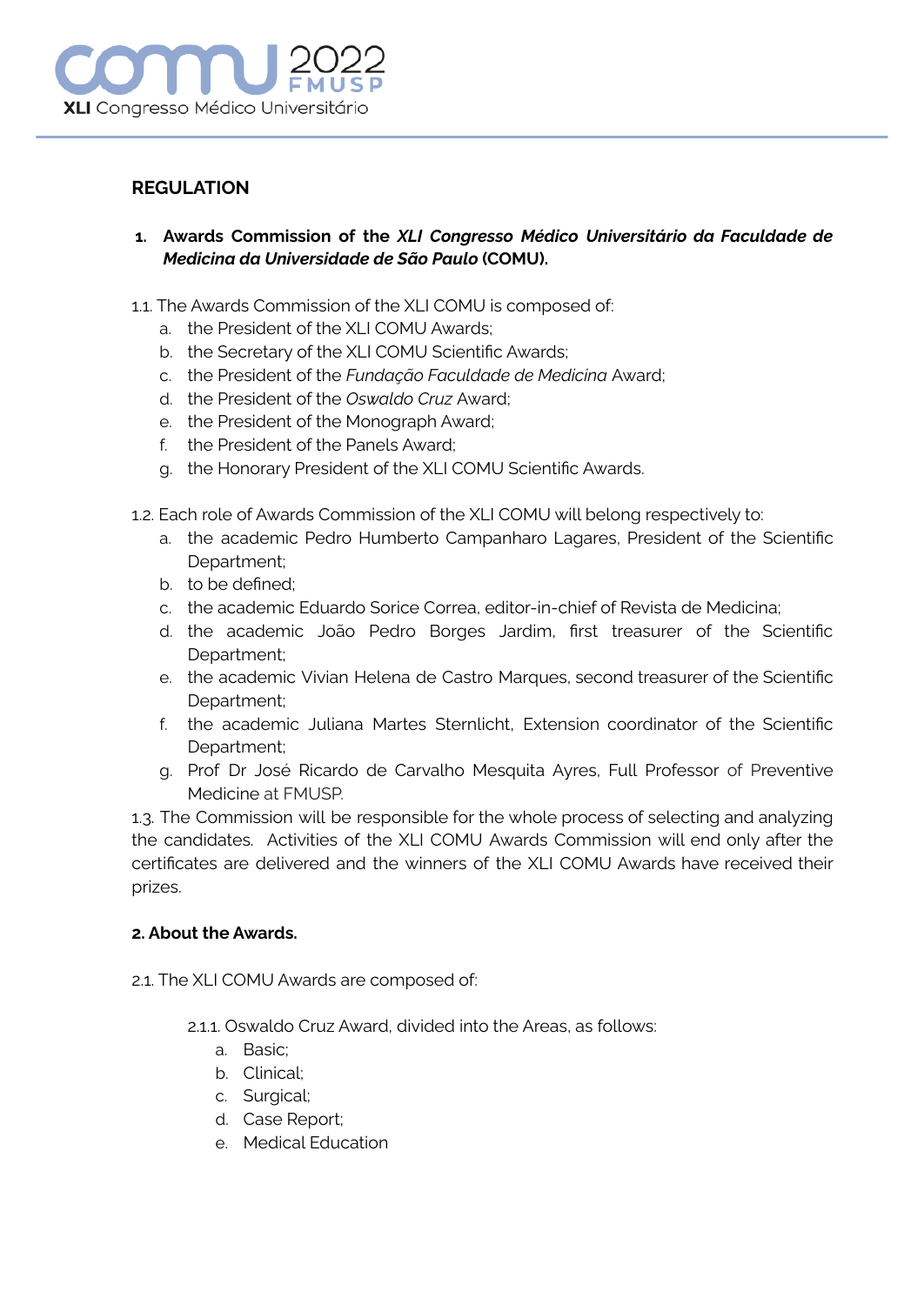

#### 2.1.2. Monograph Award.

## 2.1.3. *Fundação Faculdade de Medicina* Award.

- 2.1.4. Panels Award, divided into the Areas as follows:
	- a. Basic;
	- b. Clinical;
	- c. Surgical;
	- d. Academic Extension;
	- e. Case Report;
	- f. Primary Health Care.

2.2. All of XLI COMU's Scientific Awards are sponsored by *Fundação Faculdade de Medicina*.

2.3. Only studies done by undergraduate students of Medicine, Speech Therapy (Fonoaudiologia), Physiotherapy, and Occupational Therapy are eligible to apply for XLI COMU Awards. The students must be regular students of a university recognized by the Brazilian Ministry of Education and Culture (MEC) or equivalent organ of the applicant's respective country.

2.4. The members of the XLI COMU Awards Commission are not allowed, under any circumstance, to apply for XLI COMU's Scientific Awards.

2.5. Submitted materials must not have been concluded before June 2021.

2.5.1. The noncompliance of this condition leads to the loss of the application's awarding right, including annulation of the certificate, restitution of the prize money received and removal of the publishing rights from Revista de Medicina, or, in case the publication has already been made, notification of retraction via an erratum.

2.5.1.1. Abstracts or manuscripts that have been disqualified do not have rights to the refunding of the XLI COMU Awards registration fee.

2.5.2. In the event that the XLI COMU's Awards Commission concludes that noncompliance of Article 2.5 has occurred in a dishonest manner, in addition to the punishment described in Article 2.5.1, the first author of the respective research might suffer further sanctions by the upcoming Congresso Médico Universitário's editions: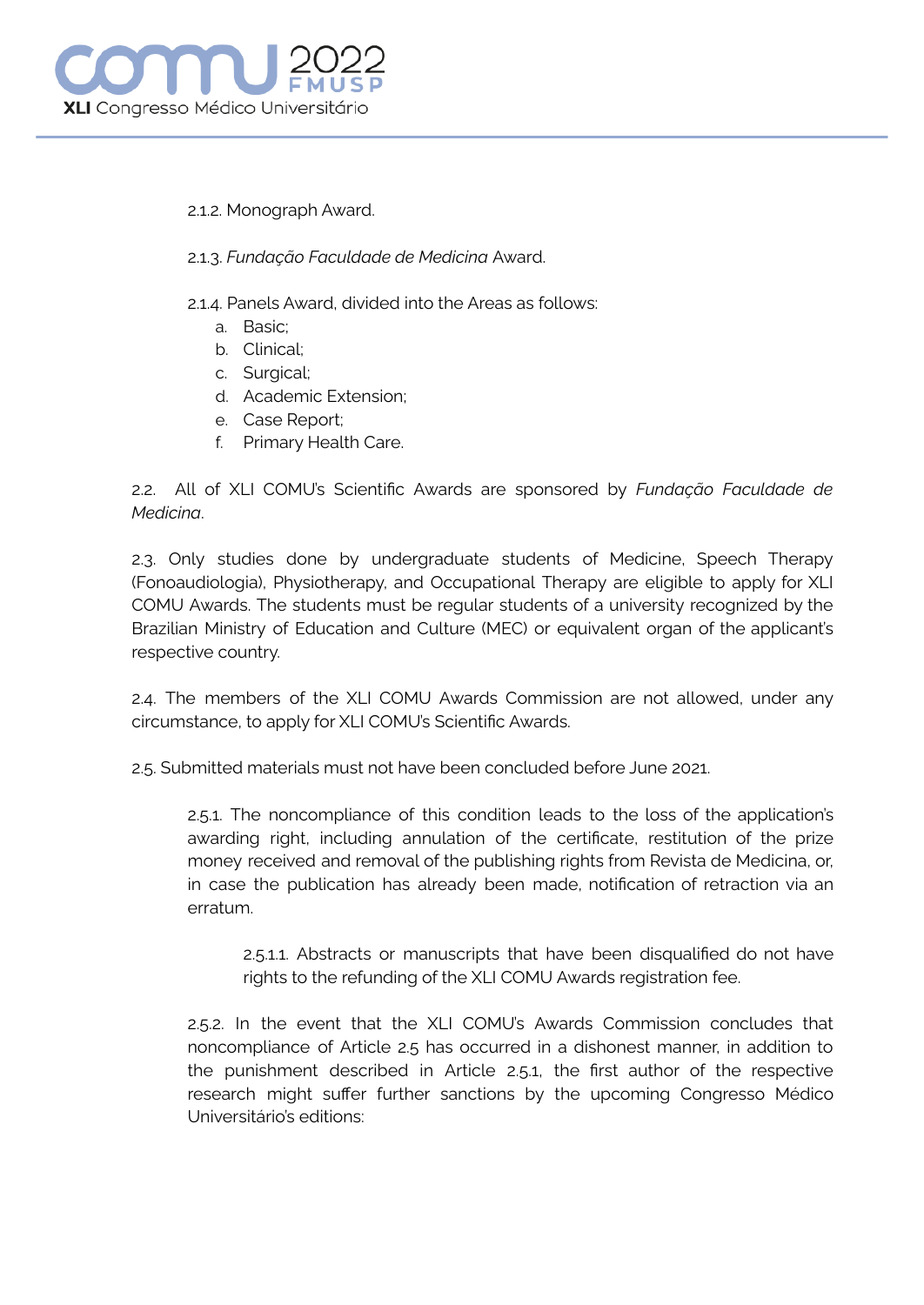

2.5.2.1. The penalized individual will not be allowed to run for COMU's Scientific Awards for at least 2 years to, at most, permanent suspension, depending on the judgment of the Awards Commission.

2.5.2.2. A List containing the names of the penalized individuals will be passed on from the current Awards President to the next COMU's Organizing Commissions.

2.5.2.3. Materials submitted to the XLI COMU Awards in which one of the authors has been penalized in previous Congresses, will have its participation automatically excluded, following Article 2.5.

2.5.3. In the event of penalties, the immediately next placed research will receive all the rights formerly attributed to the disqualified research.

2.6. Each study is allowed only one submission in the XLI COMU Awards. Therefore, submission of the same study to more than one of the Awards or to more than one Area of the same Award is not allowed.

2.6.1. If more than one submission for the same research is detected, all the previous submissions will be cancelled and only the last one will be considered.

2.7. Each author is allowed to have only one submission for each of the five Areas of the Oswaldo Cruz' Award, one submission for each area of the Panels Award and one submission for the Monograph Awards,

2.8. Complete studies that have clear divisions and are presented simultaneously in the same Area or in more than one Area or Award will be disqualified, at the XLI COMU's Awards Commission's sole discretion.

2.9. Only materials qualified to the second phase of the Oswaldo Cruz Award, monograph Award and Panels Award will receive participation certificates.

2.10. The materials ranked as first place for each Area of the Oswaldo Cruz Award, and exclusively those, will run for *Fundação Faculdade de Medicina* Award.

2.11. The official means of communication with the XLI COMU Awards is by email (dc@fm.usp.br).

2.12. Each submitted abstract may have no more than 7 (seven) authors.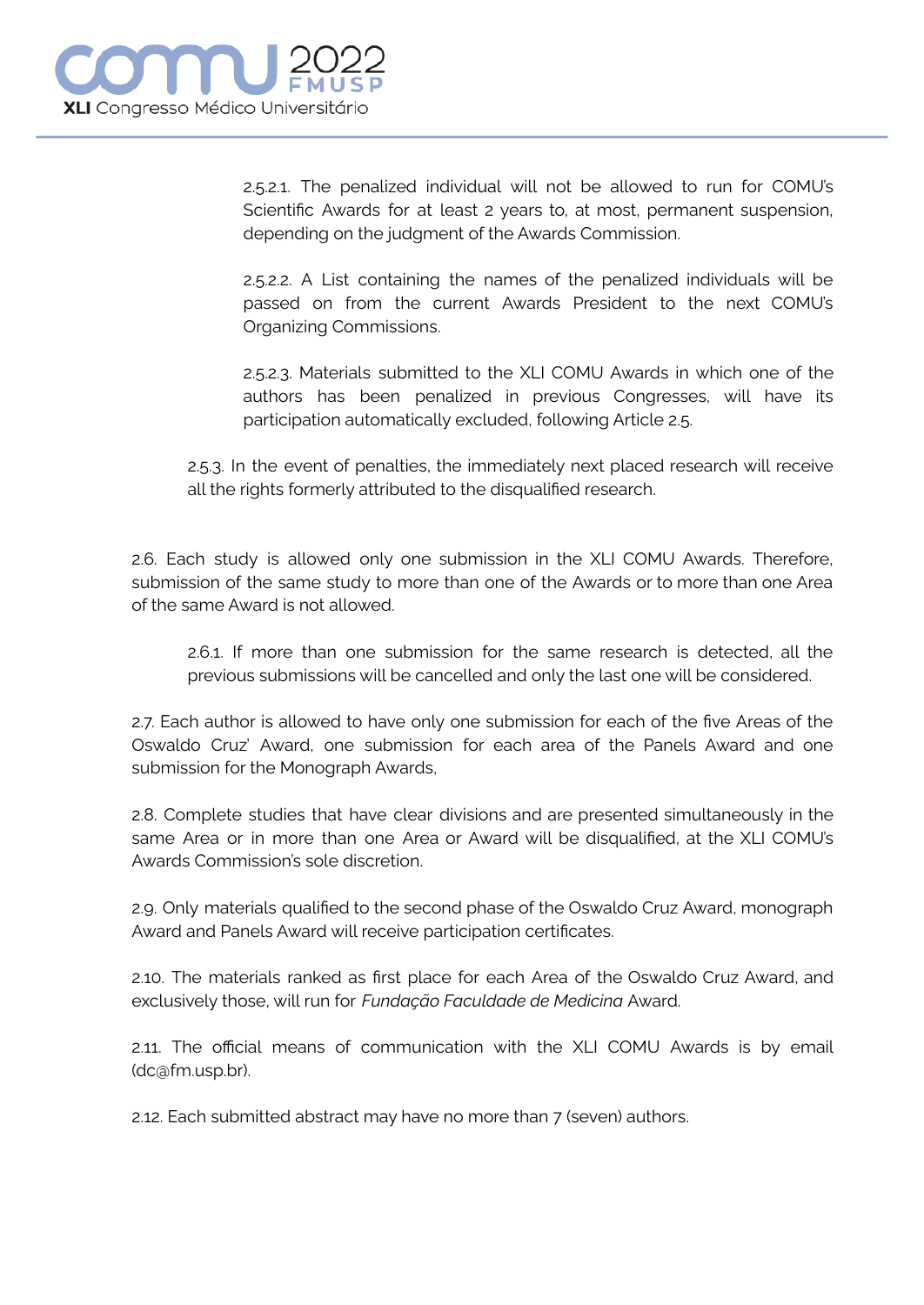2.11.1. The studies may have at least 1 (one) and at most 6 (six) academic student authors.

2.11.2. The studies may have at least 1 (one) and at most 3 (three) non-academic advisors as authors.

2.13. Alterations of the participants, or their name order, or any other changes will not be allowed after the submission is completed.

2.1.4. If the study is a Systematic Review, it must be submitted to the Monograph Awards.

# **3. Awards Regulation.**

# **3.1. Oswaldo Cruz Award.**

3.1.1. Each study is allowed to run for exclusively one Modality of the Oswaldo Cruz Award, as described in Article 211.

3.1.2. In the event of having less than 3 (three) submissions to an Area of Oswaldo Cruz's Award, all the submissions will be excluded from this Area of the XLI COMU Awards.

3.1.2.1. Exceptionally in that case, the registration fee will be refunded to the authors, after the release of the studies classified to the second phase.

#### 3.1.3 Case reports

3.1.3.1 Studies submitted as Case Reports must fulfill one of the following conditions:

- a. description of a new pathology;
- b. new etiological or physiopathological information about a known disease;
- c. report of an infrequent pathology;
- d. observation of rare or atypical manifestations in cases of a known disease;
- e. use of new therapeutic course of action;
- f. use of new investigation technique.

3.1.3.2. The manuscript must have at most 30 (thirty) A4 sized pages (297x210mm) typed in Times New Roman, font size 12 and 1.5 line space. It must be 2.5 cm wide on the left and inferior margin, and 2.5 cm wide on the right and superior margin.

3.1.4.1. These specifications apply to all the pages of the research, including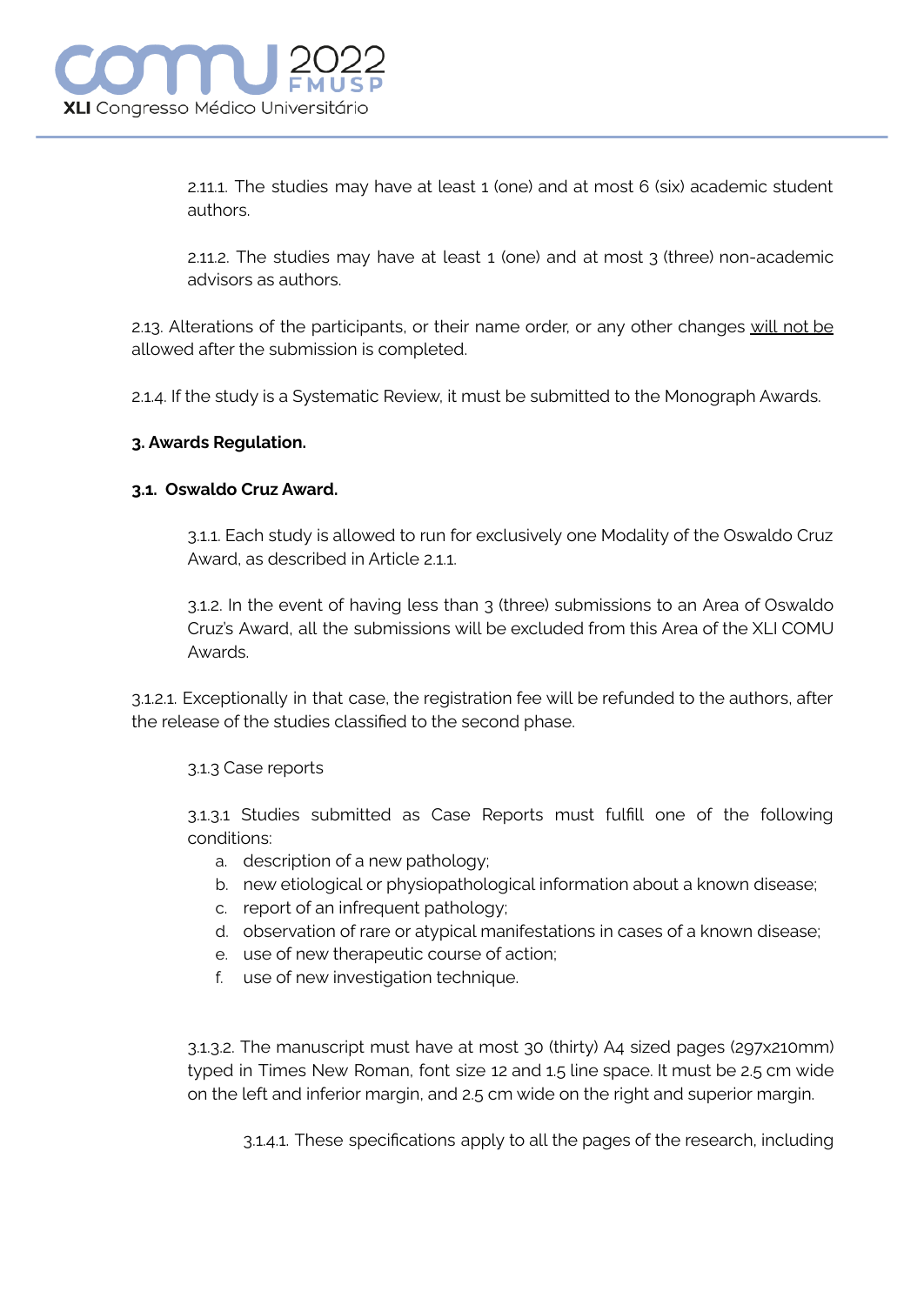the first three pages, abstract and references.

3.1.4.2. There is no limit of space for graphs, charts, illustrations and bibliographic references, as long as the research does not exceed 30 (thirty) pages.

3.1.4.2.1. Visual aids, such as images or graphs, cannot be literally taken from books or periodicals. It is necessary to adapt them, as well as specify their origin (name of the reference, name of the article and pages from where it has been taken).

3.1.5. The Awards Commission will consider the standards for scientific writing used by journals and medical entities contained in the Uniform Requirements of Manuscripts Submitted to Biomedical Journals, available in International Committee of Medical Journal Editors' website: http://icmje.org/recommendations/, (accessed 03/04/2021).

3.1.6. The manuscript must be written in English with the following structure:

- a. 1st page: research title in English, Area, and Award it is running for.
- b. 2nd page: title in English, Area and Award it is running for, and keywords in English, at most 5 (five), using 2022 version of the structured vocabulary MeSH (Medical Subject Headings) from the U.S. National Library of Medicine, available in: https://www.ncbi.nlm.nih.gov/mesh (accessed 24/04/2022).
- c. 3rd page: an abstract of the study, with up to 250 words. The abstract must include:

c.1. Brief description of the issue studied;

c.2. Description of the material and method used, when new, name basic principles, type of operation and degree of accuracy;

c.3. Summary of the results (it is not enough to state that the results will be discussed); quantitative data are advised;

c.4. Conclusions.

d. 4th page onward: the manuscript body should contain the title, without identification of the academic authors or academic advisor authors, followed by a brief introduction justifying the issue studied, objectives, methods, results and discussion. the institution or any other information that might identify the authors or their origin should not be mentioned,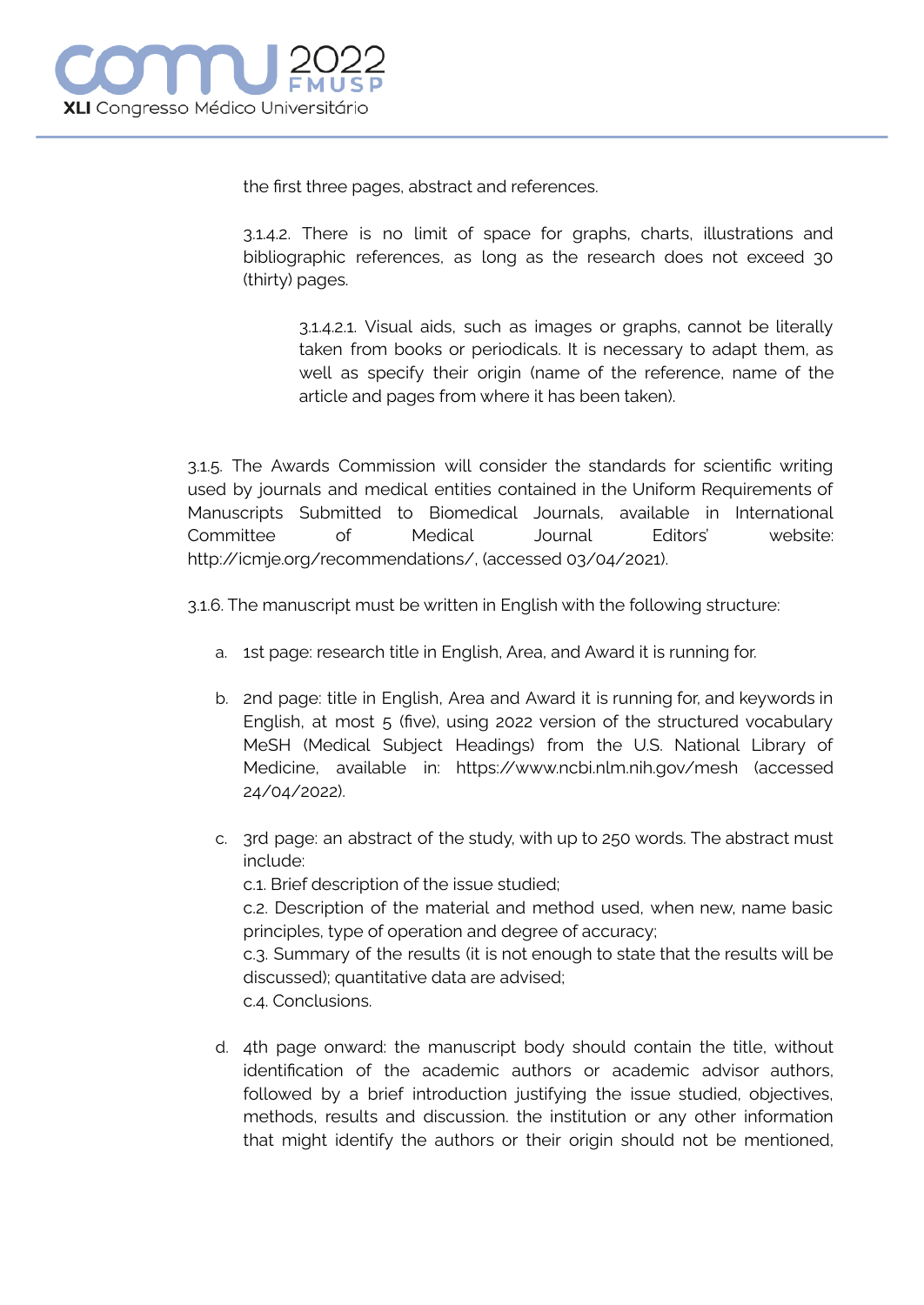

under any circumstance, under penalty of disqualification, in order to ensure the blindness of the evaluation.

e. Last pages: bibliographic references numerated with arabic algarisms consecutively, following the order of appearance in the manuscript. The references should follow the standards summarized in the NLM's International Committee of Medical Journal Editors (ICMJE) Recommendations for the Conduct, Reporting, Editing and Publication of Scholarly Work in Medical Journals: Sample References, available in www.nlm.nih.gov/bsd/uniform\_requirements.html (accessed 24/04/2022). Periodical titles must be abbreviated according to NLM Catalog, available in https://www.ncbi.nlm.nih.gov/nlmcatalog?db=journals (accessed 24/04/2022).

e.1. The exactness of the references is exclusively the author's responsibility.

3.1.7. The noncompliance of any of the above criteria will lead to disqualification according to Articles 2.5.1 and 2.5.4.

#### **3.2. Monograph Award.**

3.2.1. In case there are less than 2 (two) monographs submitted to the monograph Award, the XLI COMU Awards Commission is authorized to move the remaining Systematic Review to a category of Oswaldo Cruz' Award, under the Commission's own discretion.

3.2.1.1 In this case, the author will be informed, by the time no more submissions can be made (July 31st); the author can then choose to keep the study in the category assigned by the Commission, or to withdraw the study from the XLI COMU Awards, with refunding of the study's submission fee.

3.2.2. The studies submitted to the monographs Award must be a systematic bibliographical review.

3.2.2.1. In case this requirement is not fulfilled, the submission will be disqualified.

3.2.3. Manuscripts running for monograph Award must fulfill the following requisites:

3.2.3.1. Highlight the relevance of the issue chosen for review;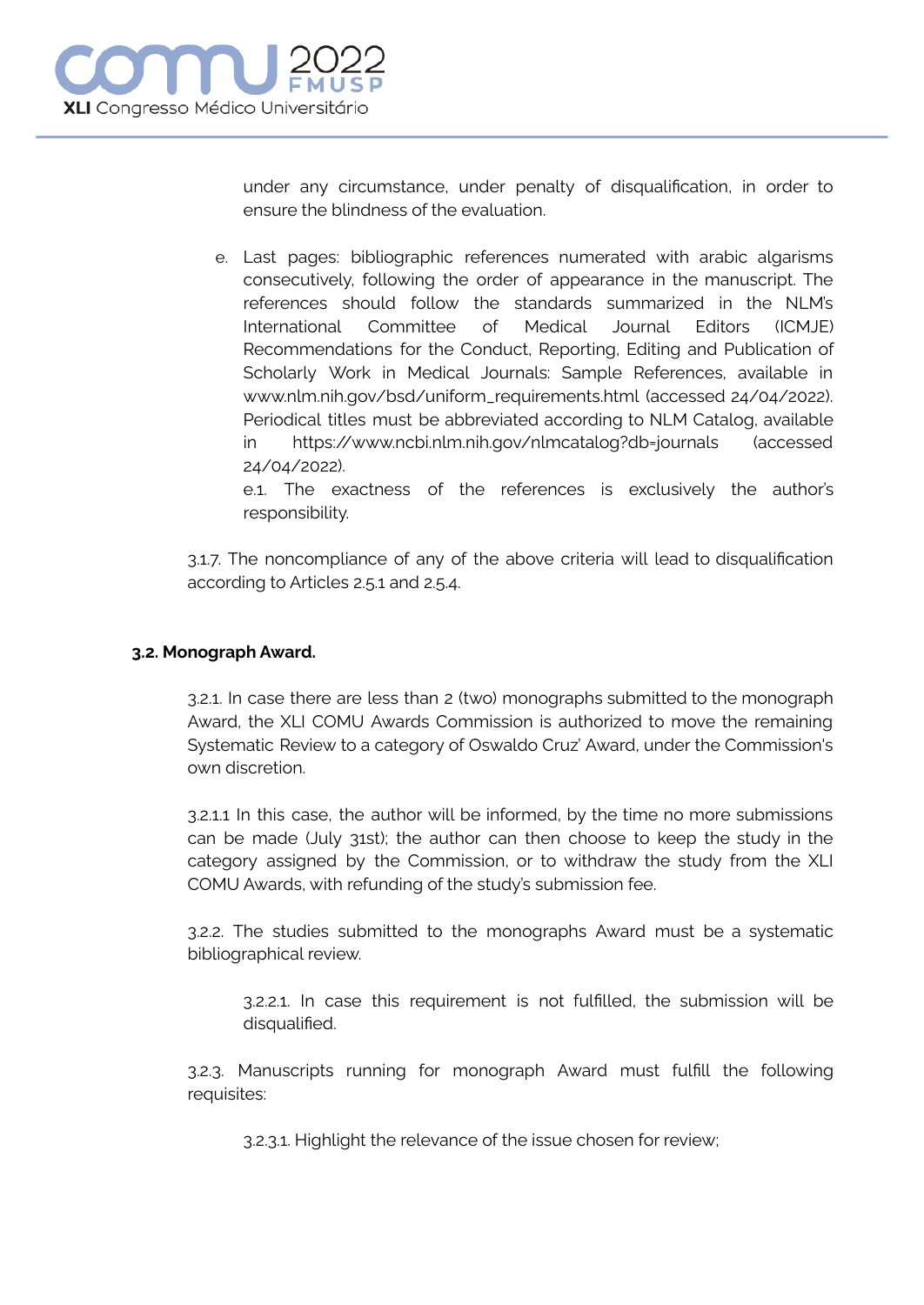3.2.3.2. Enumerate the keywords using the 2022 version of the structured vocabulary MeSH (Medical Subject Headings) of the U.S. National Library of Medicine, available in http://www.ncbi.nlm.nih.gov/mesh (accessed 24/04/2022), the number of articles found for each search, the inclusion and exclusion criteria of the article studied and mentioned in the monograph;

3.2.3.3. Describe the results, including synoptic charts and graphs.

3.2.4. The manuscript may have up to 25 (twenty five) A4 sized pages (297x210mm) typed in Times New Roman, font size 12 and 1.5 line space. It must be 2.5 cm wide on the left and inferior margin, and 2.5 cm wide on the right and superior margin.

3.2.4.1 These specifications apply to all pages of the research, including the first three pages, abstract and references.

3.2.4.2. There's no limit of space for graphs, charts, illustrations and bibliographic references, as long as the research does not exceed the 25 (twenty five) pages.

3.2.4.2.1. Visual aids, such as figures or graphs, cannot be literally taken from books or journals periodicals. It is necessary to adapt them, as well as specify their source (name of the reference, name of the article and pages from where it has been taken).

3.2.4.3. The first three pages described at Article 3.2.6 are not counted as one of the 25 pages of research.

3.2.5. The Awards Commission will consider the standards for scientific writing used by journals and medical entities contained in the Uniform Requirements of Manuscripts Submitted to Biomedical Journals, available in International Committee of Medical Journal Editors' website: http://icmje.org/recommendations/, (accessed 24/04/2022).

3.2.6. The research must be written in English and contain the following structure:

- a. 1st page: research title in English and Award it is running for.
- b. 2nd page: research title in English and Award it is running for, and keywords in English, at most 5 (five), using 2022 version of the structured vocabulary MeSH (Medical Subject Headings) from the U.S. National Library of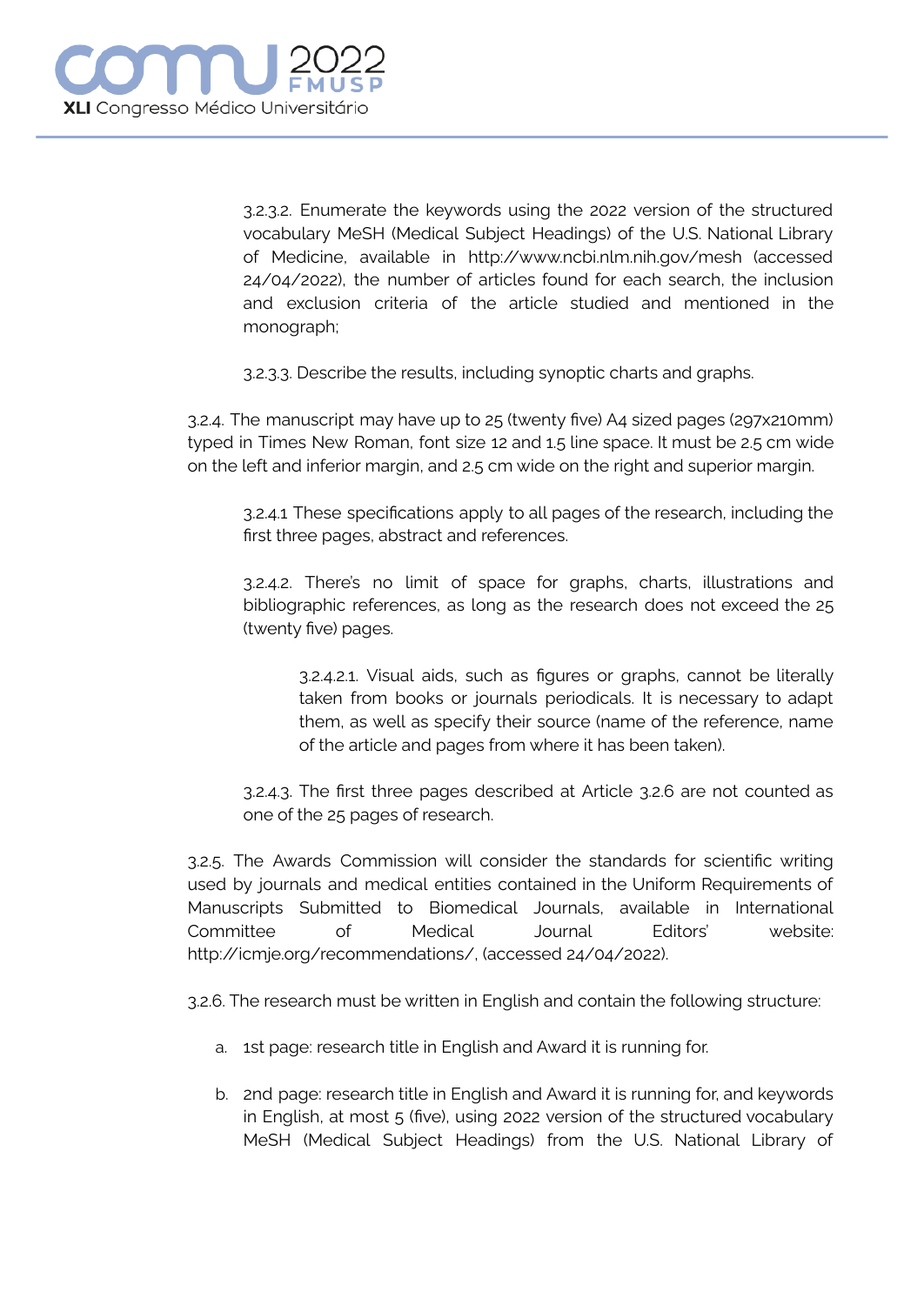Medicine, available in http://www.ncbi.nlm.nih.gov/mesh (accessed 24/04/2022).

- c. 3rd page: an abstract of the research, with up to 250 words. The abstract must include:
	- c.1. Brief description of the issue studied;
	- c.2. Description of the material and method used;

c.3. Summary of the results (it is not enough to state that the results will be discussed);

c.4. Conclusions.

- d. 4th page onward: the manuscript body should contain the title, without identification of the academic authors or academic advisor authors, followed by an introduction with a brief background and rationale of the work, objectives, methods, results and discussion. It should not be mentioned, under any circumstance, under penalty of disqualification, the workplace or any other information that might identify the authors or their origin, in order to ensure the blindness and impartiality of the awarding process.
- e. Last pages: bibliographic references numerated with arabic algarisms consecutively, following the order of appearance in the research. The references should follow the standards summarized in the NLM's International Committee of Medical Journal Editors (ICMJE) Recommendations for the Conduct, Reporting, Editing and Publication of Scholarly Work in Medical Journals: Sample References, available in www.nlm.nih.gov/bsd/uniform\_requirements.html (accessed 24/04/2022). Periodical titles must be abbreviated according to NLM Catalog, available in https://www.ncbi.nlm.nih.gov/nlmcatalog?db=journals (accessed 24/04/2022).

e.1. The exactness of the references is exclusively the author's responsibility.

3.2.7. The noncompliance of any Article above will lead to disqualification according to Articles 2.5.1 and 2.5.4.

# **3.3 Panels Award.**

3.3.1. The panels can be based on discussion and description of study results from original, concluded, or ongoing studies.

3.3.1.1. The study as well as the panel, must be done by the same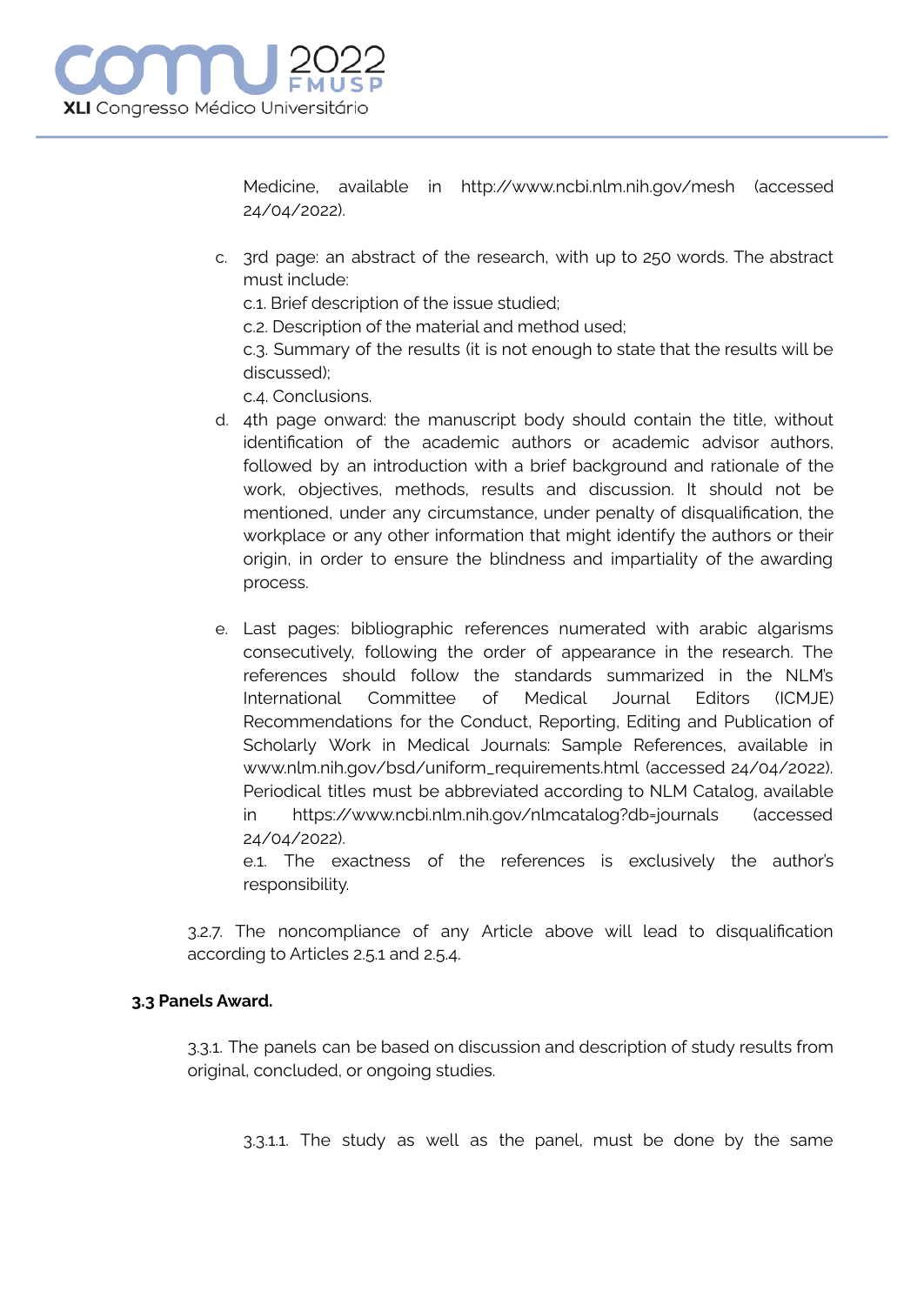registered authors at submission.

3.3.2. Each study is allowed to run for exclusively one Area of the Panels Award, as described in Article 2.1.2.

3.3.3. If less than 3 (three) studies are submitted to an Area, it will be excluded from the Panels Awards. Any study submitted for that Area will be excluded from the XLI COMU Awards.

3.3.3.1. Exceptionally in that case, the registration fee will be refunded to the authors, after the release of the studies classified for the second phase.

3.3.4. The panels must be 120 cm in height and 90 cm wide, be printed in panel quality paper, and contain a cord or a string to be suspended for exhibition.

3.3.5. The first phase of the awarding process consists of the submission of an abstract containing at most 500 (five hundred) words typed in Times New Roman, font size 12, 1.5 line space and A4 sized pages (297x210mm). It must be 2.5 cm wide on the left and inferior margin, and 2.5 cm wide on the right and superior margin. The abstract must be structured according to the following items:

3.3.5.1. For the Basic, Clinical, Surgical and Primary Health Care Areas:

- a. Introduction, justifying the rationale of the research;
- b. Objective(s);
- c. Methodology;
- d. Results (definitive or partial). The absence of quantifiable results will disqualify the panel;
- e. Discussion and conclusion of the results.

3.3.5.2. For the Case Report Area:

- a. Introduction;
- b. Objective(s);
- c. Case report, clarifying one of the following items:

c.1. description of a new pathology;

c.2. new etiological or physiopathological information about a known disease;

c.3. report of an infrequent pathology;

c.4. observation of rare or atypical manifestations in cases of a known disease;

c.5. use of new therapeutic course of action;

c.6. use of new investigation techniques.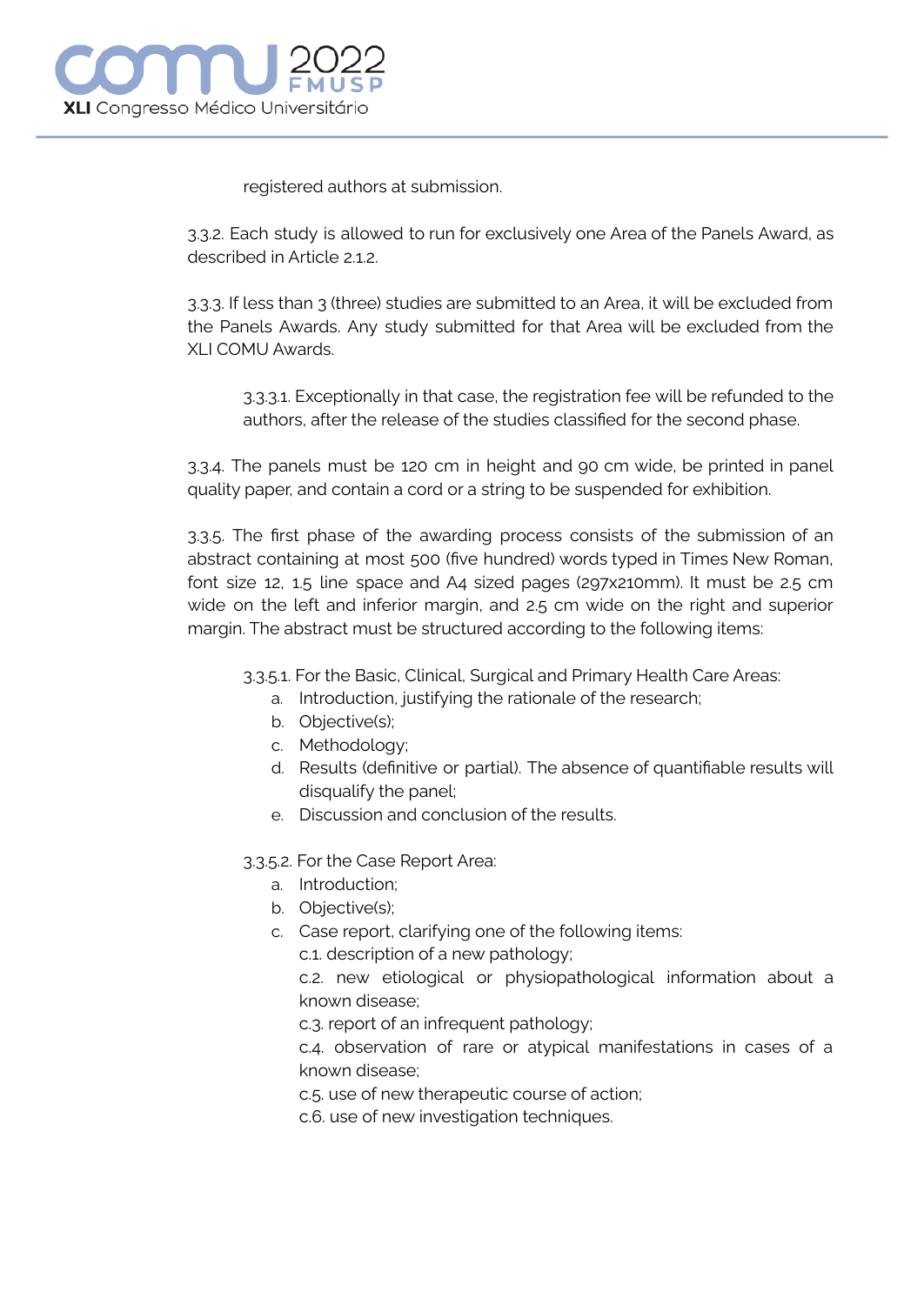

## 3.3.5.3. For the Medical Education Area:

- a. Introduction;
- b. Objective(s);
- c. Report of the activities of the extension, clarifying all of the following items:

c.1. Description and analysis of the extension's activities;

c.2. Description and analysis of the extension's administrative organization;

c.3. Description and analysis of the extension's physical and human resources;

- c.4. Description and analysis of the extension's target audience;
- c.5. Description and analysis of the extension's objectives;
- c.6. Critical analysis of the extension's results and difficulties.

3.3.5.4. The abstract must be written in English.

3.3.5.4.1. The noncompliance to these conditions may disqualify the study, according to Articles 2.5.1 and 2.5.4, depending upon the judgment of the XLI COMU Awards Commission.

3.3.6. The title and abstract of the research should be submitted upon registration and must not mention, under any circumstance, under penalty of being ruled out, the name of the authors, the workplace or any other information or image that might identify the authors or their origin, in order to ensure the blindness of the awarding process.

3.3.7. Visual aids, such as figures or graphs, cannot be literally taken from books or periodicals. It is necessary to adapt them, as well as specify their source(name of the reference, name of the article and pages from where it has been taken).

3.3.8. The noncompliance of any Article above will lead to disqualification according to Articles 2.5.1 and 2.5.4.

#### **4. About registration and submission.**

4.1. The date of registration is from June 21st, 2022 to July 31st, 2022.

4.1.1. The dates of registration and submission may be altered by the XLI COMU Awards Commission.

4.2. Any author is able to register the research.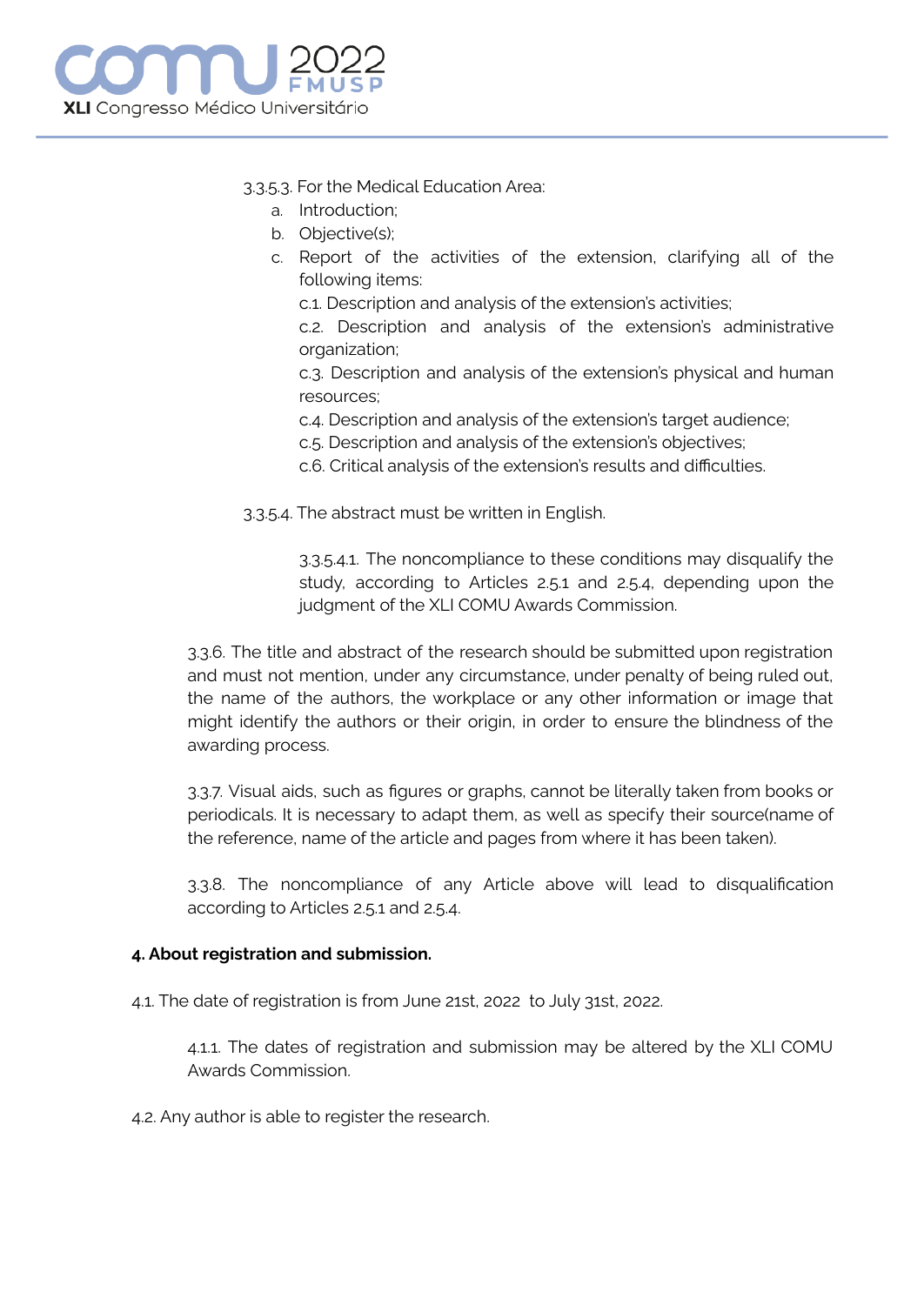

4.3. The Registration must be done through http://comufmusp.com.br/awards

4.4. The registration fee is R\$30.00 (thirty Brazilian Reais) for each submission.

4.4.1. The registration fee must be paid through the website www.comufmusp.com.br/scientificawards at the moment of registration and submission of the materials.

4.5. The names of the authors registered on the submission must be the same that are registered and exhibited on the panel. The noncompliance of this Article will lead to the cancellation of the submission.

4.5.1. The order of the names in the registration must be the same as the order of authors.

4.6. The submission must include:

## **4.6.1. For Oswaldo Cruz Award and Monographs Award:**

4.6.1.1. A PDF version of the manuscript according to Articles 3.1 and 3.2, respectively.

4.6.1.2. A proof of graduate enrollment for the year of 2022 at any Medicine, Speech Therapy (Fonoaudiologia), Physiotherapy, and Occupational Therapy school recognized by the Brazilian Ministry of Education and Culture (MEC) or any other equivalent official organ of the applicant's respective country.

4.6.1.3. A declaration of compliance with these Regulations to be filled out at the moment of registration.

## **4.6.2. For Panels Award:**

4.6.2.1. A PDF of the abstract according to Article 3.3.

4.6.2.2. A proof of graduate enrollment for the year of 2022 at any Medicine, Speech Therapy (Fonoaudiologia), Physiotherapy, and Occupational Therapy school recognized by MEC or any other equivalent official organ of the applicant's respective country.

4.6.2.3. A declaration of compliance with these Regulations to be filled out at the moment of registration.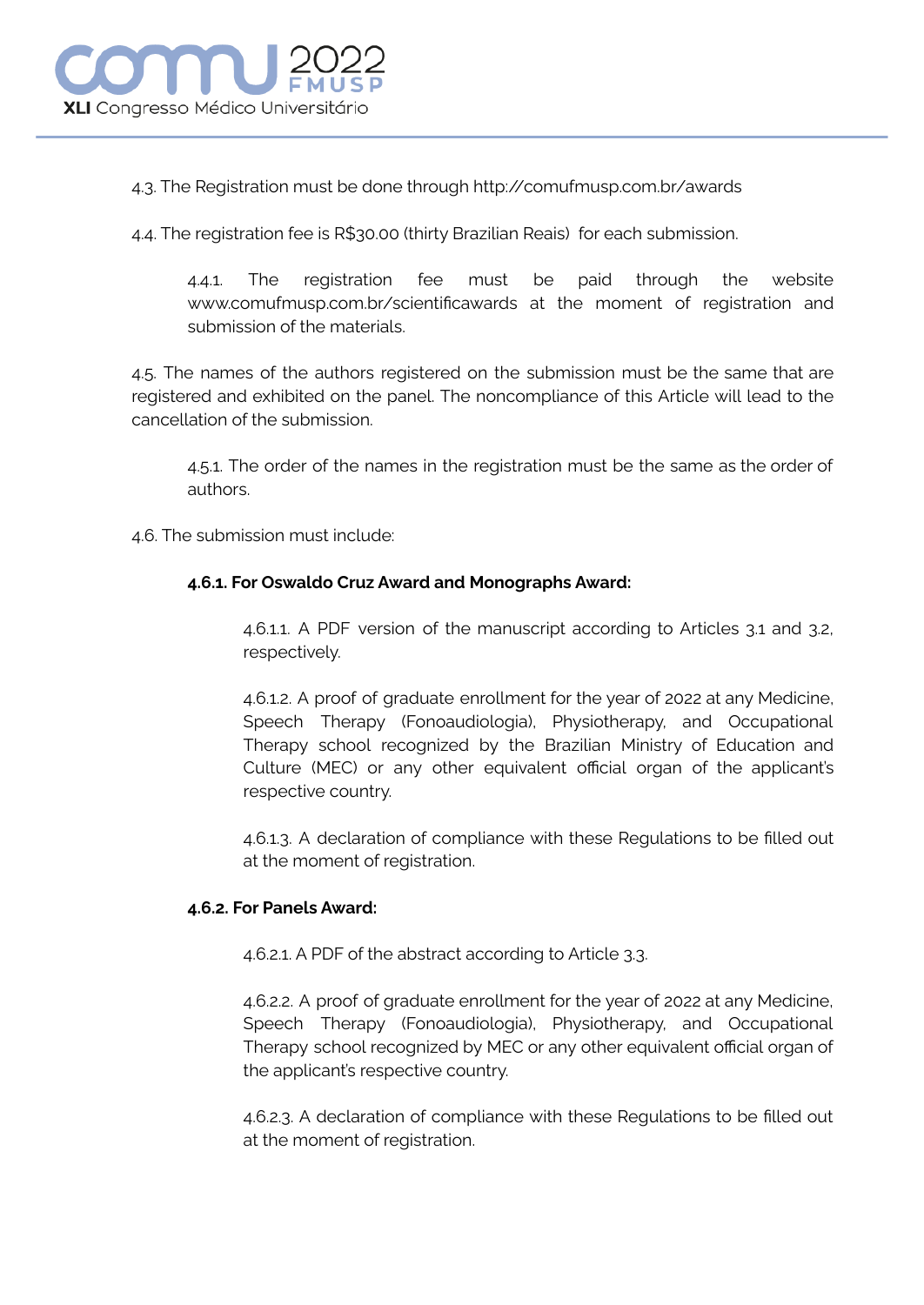4.6.2.4. The panel must be delivered on October 14th (fifteenth), 2022, at the presentation of the second phase of the Panels Award, at FMUSP's Scientific Department.

4.6.2.4. The panel's printing and delivering is entirely the responsibility of the authors.

4.6.2.5. The affixation and removal of the panel will be done by the FMUSP's Scientific Department, and it will remain exposed only during the day of presentation.

4.6.2.5.1. FMUSP's Scientific Department will be responsible for the integrity of the panel until the end of the presentation.

4.6.2.6. The authors must retrieve their panels at the FMUSP's Scientific Department between october 17th, 2022 and november 18th 2022, between 9h and 14h or 15h and 17h.

4.6.2.6.1. After the specified time period, the panels will be recycled without any compensation for the authors.

4.7. Under any circumstance, will there be a refund of the registration fee, except in case of exclusion of an Area or Award, as described in Articles 3.1.2, 3.2.1 and 3.3.3.

# **5. About evaluation and awarding.**

5.1. The XLI COMU Awards's Judging Commission will be composed by University of Sâo Paulo professors or other public universities from Brazil that have no link with any research evaluated by them and whose specialities are compatible with the themes of these studies. They will be invited by the XLI COMU's Awards Commission and will be responsible for the coordination of every phase of the Scientific Awards.

5.1.1. The XLI COMU's Judging Commission is entitled to evaluate the materials submitted to the XLI COMU.

5.1.2. The Judging Commission is entitled to disqualify any research when considered necessary.

5.1.3. The Judging Commission's decisions are final.

5.1.4. The identification of the Judging Commission's members will be kept under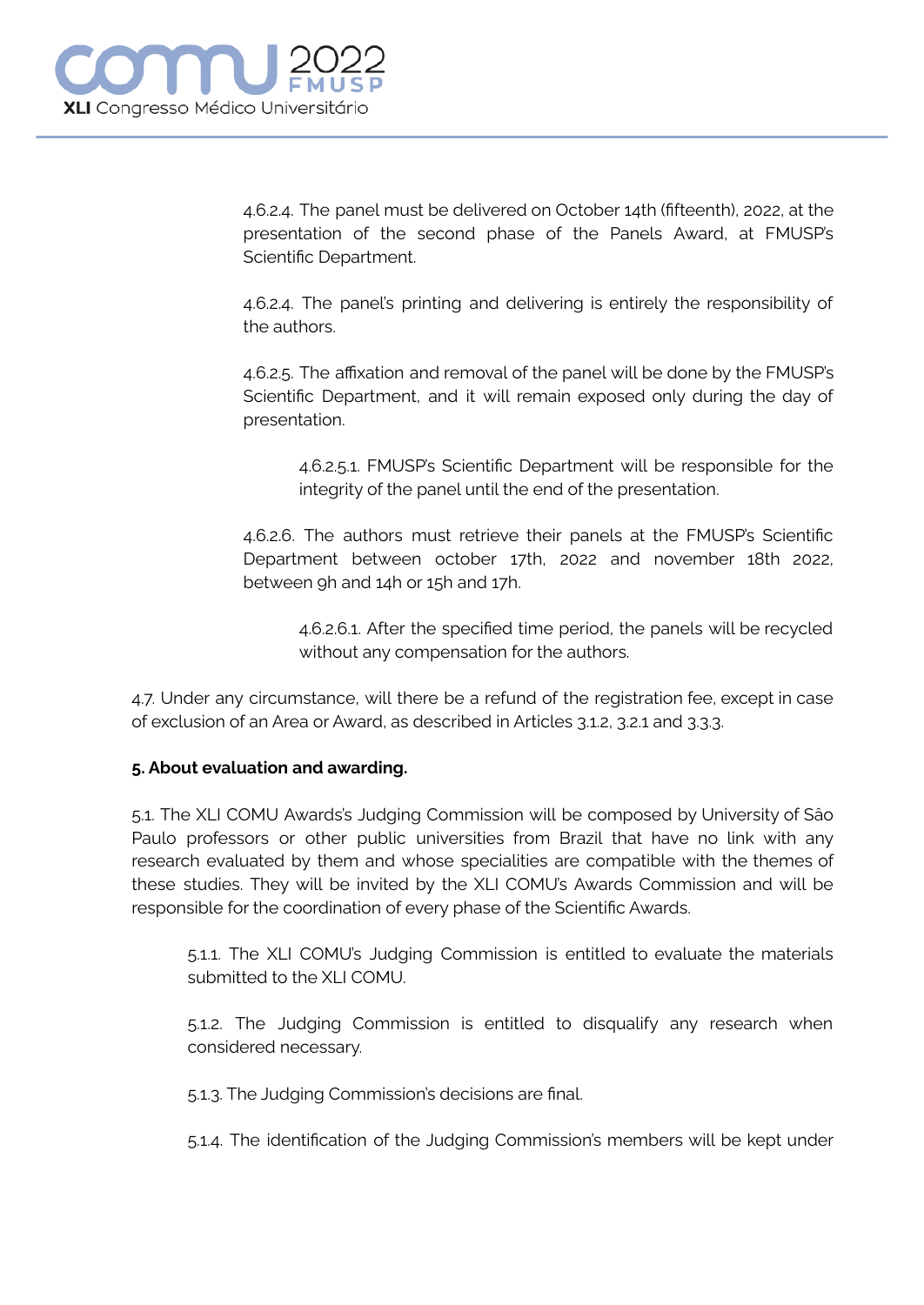

strict secrecy, being announced only on the date of presentation.

5.2. The Examination Commissions are not necessarily composed by the same members at every phase of the Award. XLI COMU's Awards Commission is entitled to decide how to proceed in case of absence of any member of the Examination Commission.

5.3. All of the studies submitted to the Scientific Awards of the XLI COMU that respected all of the specifications described at these Regulations may receive, via e-mail, a feedback from the Evaluation Committee with comments and suggestions, taking into consideration the didactic nature of this contest, upon the author's request to the Awards Commission.

# **5.4. For Oswaldo Cruz Award and Monographs Award:**

5.4.1. The evaluation consists of two phases:

5.4.1.1. First phase: in this stage, the manuscripts will be graded from 0 (zero) to 10 (ten), corresponding to 30% of the final grade. The Evaluation Committee will classify the 4 (four) best studies (those that received a grade 6,00 (six) or more) from each area of the Oswaldo Cruz Award, and the four (4) best studies (that received a grade of 6,00 (six) of more) of the Monograph Awards. These works will then be invited for an oral presentation in the 2nd (second) phase. This invitation will be published at http://comufmusp.com.br/ and at FMUSP's Scientific Department. The first authors will also receive an email with further information about the place and date of their oral presentation.

> 5.4.1.1.1. The criteria for grading the received works in the first phase of Oswaldo Cruz Award and Monographs Award are:

- a. Scientific accuracy, corresponding to 15% of the first phase grade;
- b. Academic contribution, corresponding to 15% of the first phase grade;
- c. Practical application, corresponding to 10% of the first phase grade;
- d. Importance to scientific knowledge, corresponding to 20% of the first phase grade;
- e. Abstract clarity, corresponding to 10% of the first phase grade;
- f. Introduction and discussion, corresponding to 10% of the first phase grade;
- g. Bibliographical references, corresponding to 10% of the first phase grade;
- h. Appropriate layout for publication, corresponding to 10% of the first phase grade.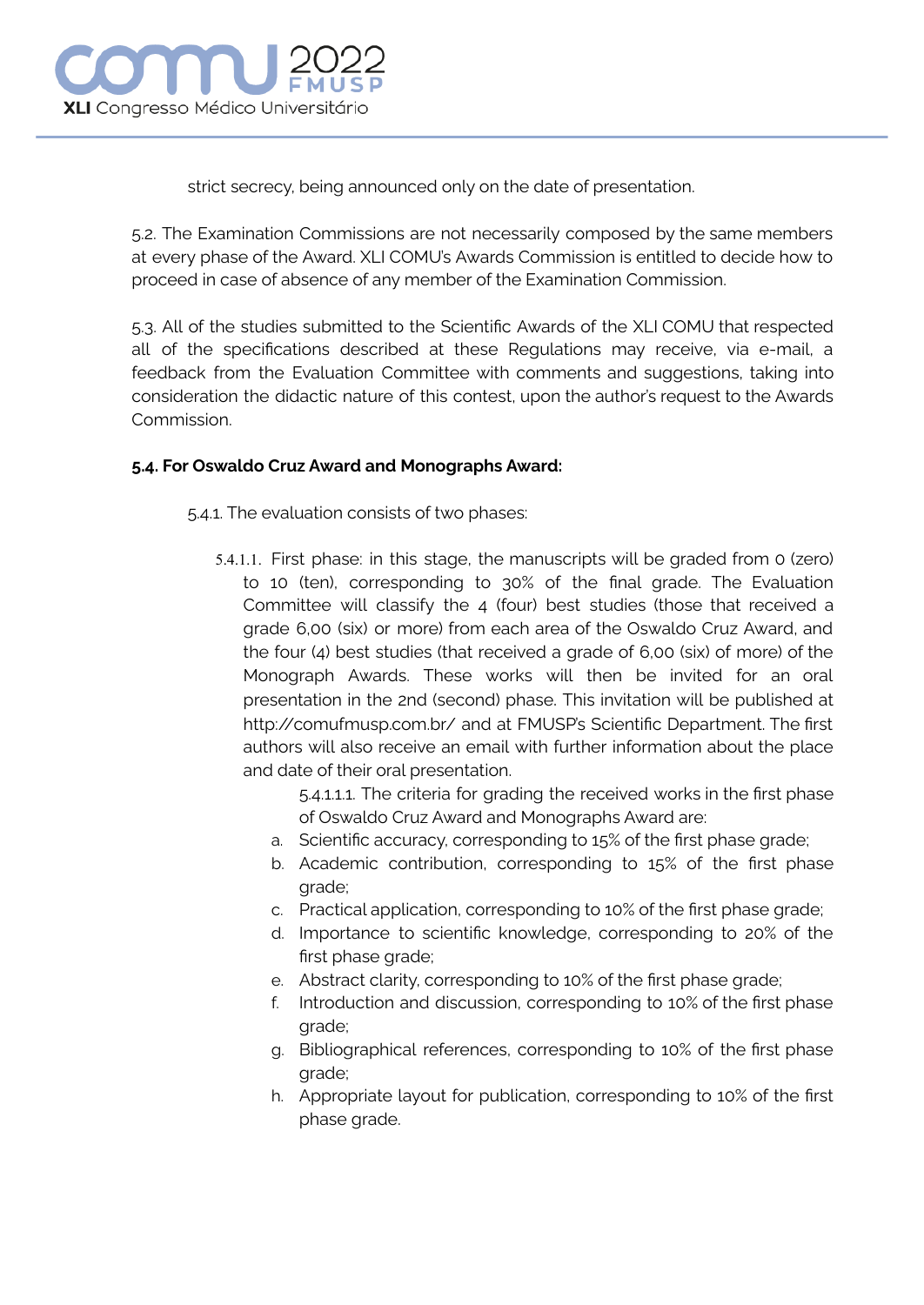5.4.1.2. Second phase: in this stage, the studies will be orally presented to the Examination Commission by one, and only one, of the authors, who must be a graduate student, and will be graded from 0 (zero) to 10 (ten), corresponding to 70% of the final grade.

5.4.1.2.1. The criteria for grading in the second phase of Oswaldo Cruz Award and Monographs Award are:

- a. Adequate use of medical language, corresponding to 10% of the second phase grade;
- b. Layout, corresponding to 10% of the second phase grade;
- c. Presenter's attitude, corresponding to 10% of the second phase grade;
- d. Content, corresponding to 20% of the second phase grade;
- e. Knowledge of the topic presented, corresponding to 30% of the second phase grade;
- f. Author's participation, corresponding to 20% of the second phase grade.

5.4.1.2.2. The other student authors may, at the end of presentation, step in to answer the questions raised by the Evaluation Committee

5.4.1.2.3. The academic advisors are not allowed to step in, except in case it is requested by the Evaluation Committee, under penalty of being eliminated.

5.4.2. The oral presentations of the Oswaldo Cruz Award and Monograph Award will be filmed and the recordings will be kept for evaluation by the Evaluation Committee of the *Fundação Faculdade de Medicina* Award of the XLI COMU.

5.4.2.1. The recordings will not be released under any circumstance, being held under strict secrecy by the Awards Commission of the XLI COMU.

- 5.4.3. The oral presentations will be ordered according to the date of registration.
- 5.4.5. The research must be presented within 15 (fifteen) minutes.

5.4.5.1. The mentioned time includes only the academic's presentation. The questions raised by the Evaluation Committee will be restricted to the second part of evaluation.

5.4.5.2. After the 15 (fifteen) minutes of presentation, the Evaluation Committee may raise questions for the authors for, at most, 15 (fifteen)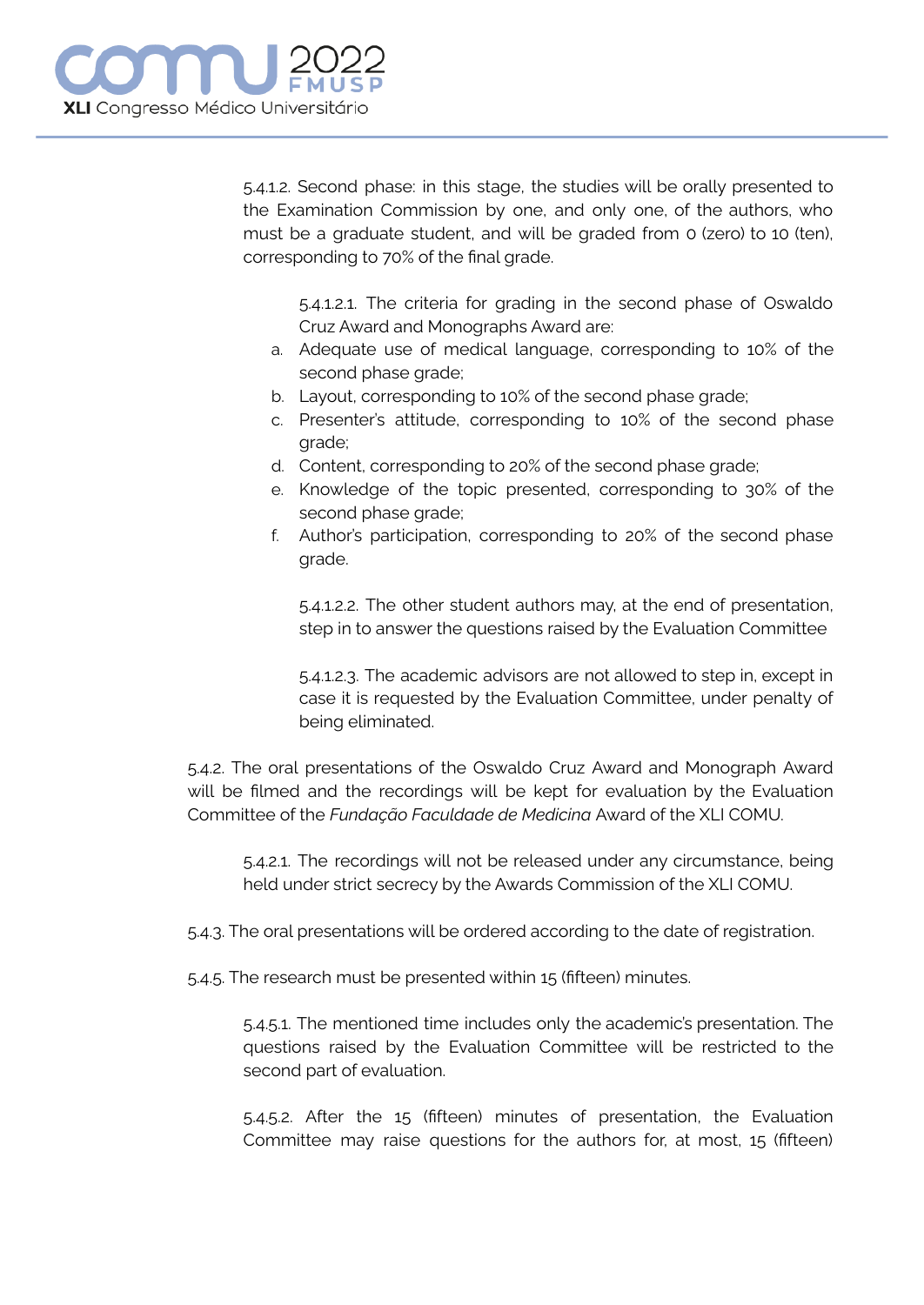minutes.

5.4.6. The non-attendance implies disqualification.

5.4.7. the use of digital resources, such as Powerpoint slides, to complement and illustrate the second phase presentation is allowed. The resource must be available in FMUSP.

5.4.7.1. The use of any video source, as long it doesn't exceed 10 (ten) minutes, and it is constantly narrated by the author at the moment of presentation is allowed. The duration of the video will be included in the regular total time of 15 (fifteen) minutes for presentation.

#### **5.5. For Panels Award.**

5.5.1. The evaluation consists of two phases:

5.5.1.1. First phase: the abstracts will be graded from 0 (zero) to 10 (ten), corresponding to 30% of the final grade. The 5 (five) abstracts with the highest grades in each Area, and only these, will classify for the second phase and will be called to expose their panel during the XLI COMU. These panels will be published in the Congress Proceedings.

5.5.1.1.1. A list with the studies approved for the second phase will be published in alphabetical order on the website www.comufmusp.com.br/scientificawards and in the FMUSP's Scientific Department. The first authors will also receive an email with further information about place and date of presentation.

5.5.1.1.2. The criteria for grading in the first phase of Panels Award are:

- a. Scientific accuracy, corresponding to 15% of the first phase grade;
- b. Academic contribution, corresponding to 15% of the first phase grade;
- c. Practical application, corresponding to 10% of the first phase grade;
- d. Abstract clarity, corresponding to 15% of the first phase grade;
- e. Introduction and discussion, corresponding to 15% of the first phase grade;
- f. Objectives, corresponding to 10% of the first phase grade;
- g. Relevance, corresponding to 20% of the first phase grade.

5.5.1.2. Second phase: in this stage, the Panels will be orally presented to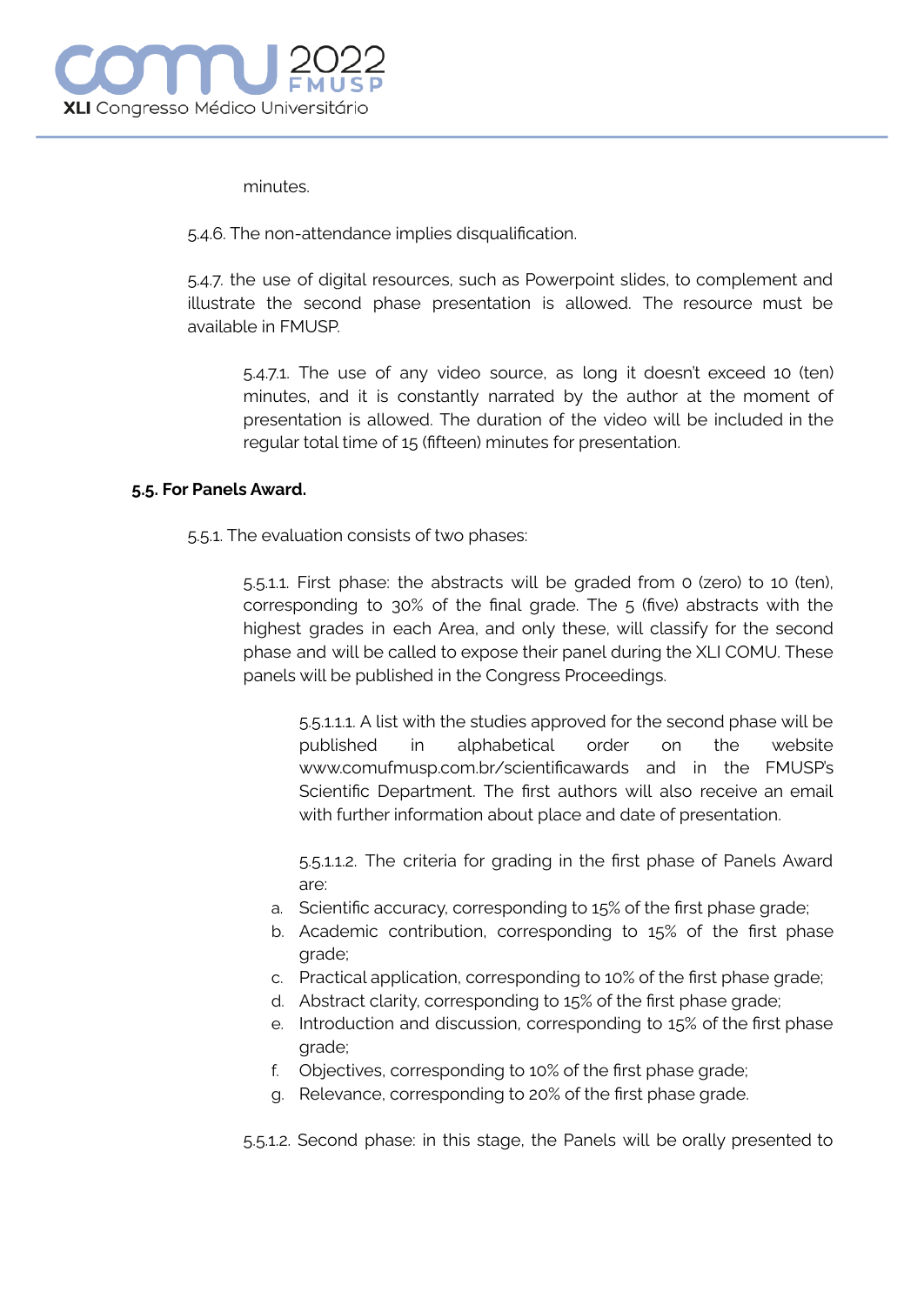

the Evaluation Committee and will be graded from 0 (zero) to 10 (ten), corresponding to 70% of the final grade.

5.5.1.2.1. The criteria for grading in the second phase of Panels Award are:

- a. Importance of the topic, corresponding to 20% of the second phase grade;
- b. Research elaboration quality, corresponding to 15% of the second phase grade;
- c. Visual presentation quality corresponding to 15% of the second phase grade;
- d. Oral presentation quality corresponding to 15% of the second phase grade;
- e. Coherence between the abstract, the panel and the oral presentation, corresponding to 15% of the second phase grade;
- f. Knowledge of the topic presented corresponding to 20% of the second phase grade.

5.5.2. The panels will be orally presented to the Evaluation Committee by one to three of the authors, who must be undergraduate students.

5.5.2.1. The other student authors may, at the end of presentation, step in to answer the questions raised by the Evaluation Committee.

5.5.2.2. The academic advisors are not allowed to step in, except in case it is requested by the Evaluation Committee, under penalty of being ruled out.

5.5.2.3. In case an author has more than one panel on the second phase, he or she must choose another author of the same panel, who must be a graduation student, to do the oral presentation on his/her behalf. The Awards Commission must be notified at least 7 days before the oral presentation.

5.5.3. The presentation will be on October 15th (fifteenth), 2022, and the timescale will be announced on the list of the approved for the second phase.

5.5.4. The oral presentations will be ordered according to the date of registration.

5.5.5. The presentation time is 10 (ten) minutes.

5.5.5.1. Author's delay to start the oral presentation will result in a punishment of 10% on the grade of presentation.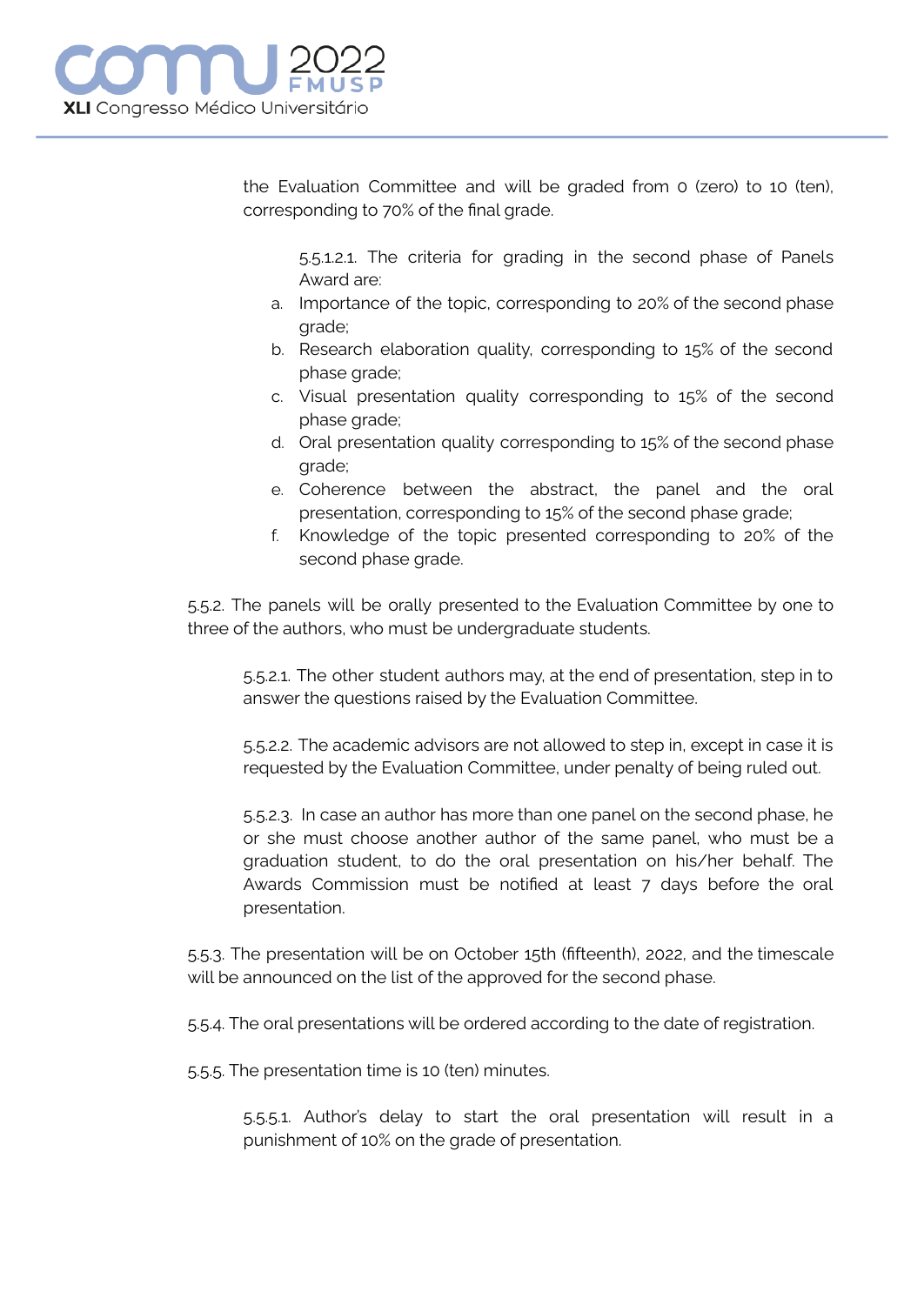

5.5.5.2. Author's delay during the end of oral presentation will result in a punishment of 10% on the grade of presentation for each minute exceeded.

5.5.5.3. The Evaluation Committee will have 15 (fifteen) minutes to discuss, criticize and comment on the presentation.

5.5.5.4. The non-attendance to the presentation implies disqualification.

#### **5.6. For** *Fundação Faculdade de Medicina* **Award.**

5.6.1. The evaluation consists of one phase.

5.6.2. The first-rank studies of each Area of the Oswaldo Cruz Award, and only these, will be submitted to an Evaluation Committee, that will grade the studies from 0 (zero) to 10 (ten).

5.6.2.1. The criteria for grading the written studies are:

- a. Scientific accuracy, corresponding to 7,5% of the final grade;
- b. Academic contribution, corresponding to 7,5% of the final grade;
- c. Practical application, corresponding to 5% of the final grade;
- d. Importance to scientific knowledge, corresponding to 10% of the final grade;
- e. Abstract clarity, corresponding to 5% of the final grade;
- f. Introduction and discussion, corresponding to 5% of the final grade;
- g. Bibliographical references, corresponding to 5% of the final grade;
- h. Appropriate layout for publication, corresponding to 5% of the final grade.

5.6.2.2. The criteria for grading the oral presentation are:

- a. Language, corresponding to 5% of the final grade;
- b. Layout, corresponding to 5% of the final grade;
- c. Posture of the presenter, corresponding to 5% of the final grade;
- d. Content, corresponding to 10% of the final grade;
- e. Knowledge of the topic presented, corresponding to 15% of the final grade;
- f. Participation of the author, corresponding to 10% of the final grade.

5.6.3. In case of a tied grade given by the Evaluation Committee of the *Fundação Faculdade de Medicina* Award, the casting vote will be given by a professor previously chosen by the Awards Commission whose identification will be maintained in a sealed and dated envelope.

5.7. The assigned grades given by the Examination Commission to the studies will not be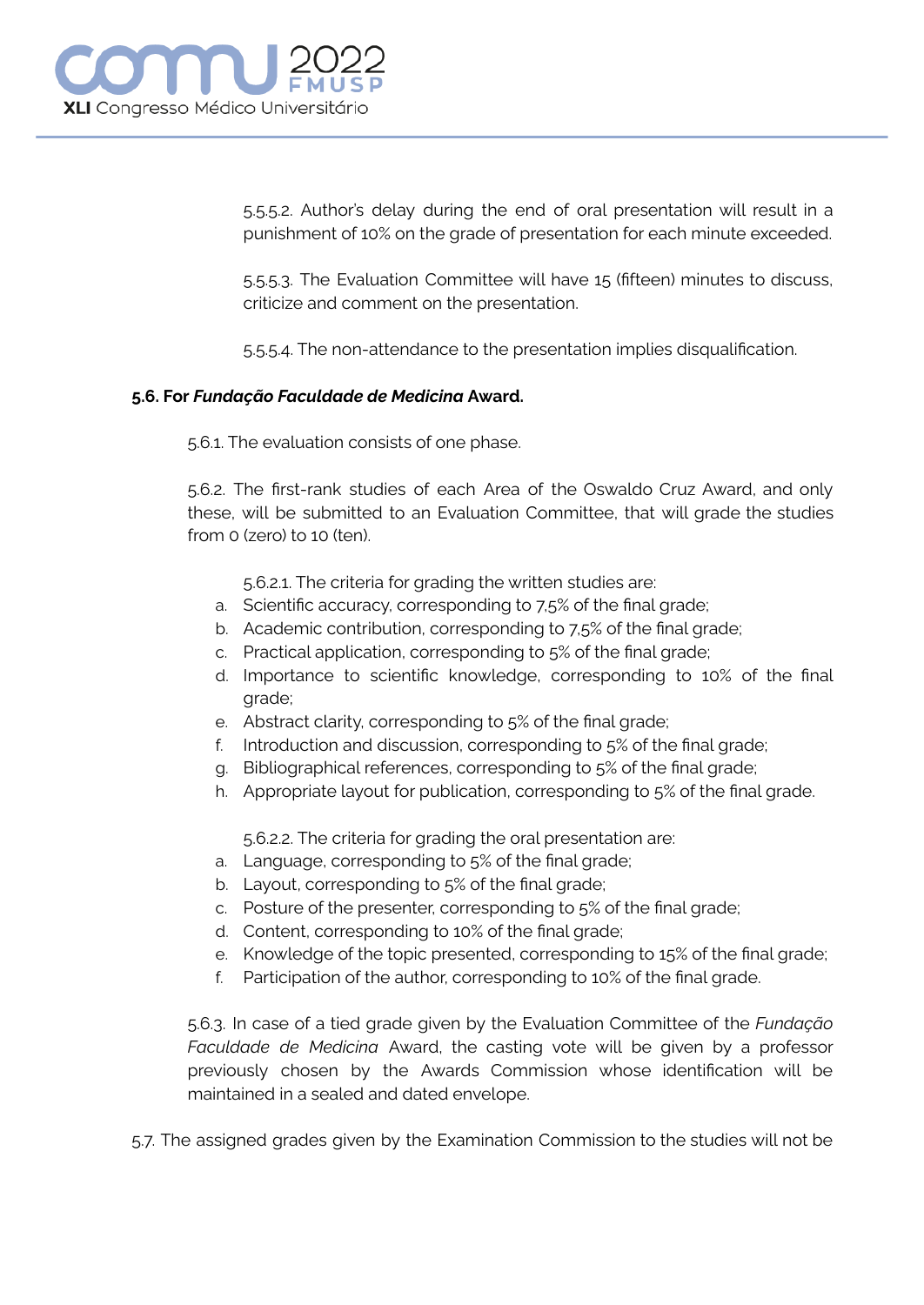released.

5.7.1. The studies classified for the second phase of the Oswaldo Cruz Award, Monographs Award and Panels Award will not be announced following the ranking ordination.

5.8. Only the studies classified to the second phase of the Oswaldo Cruz Award, Monograph Award and Panels Award will receive participation certificates, which will be available at FMUSP's Scientific Department. It is necessary to show a proof of identity to retrieve the certificate.

5.8.1. The certificate will have all authors names, following the order registered at submission.

## **5.9. About prize:**

5.9.1. To the studies ranked first-place of the Monograph Award, as well as the first-place of each Area of Panels Award and Oswaldo Cruz Award, it will be granted R\$ 1200.00 (one thousand and two hundred Brazilian Reais) as a recognition prize.

5.9.2. To the studies ranked second-place of the Monograph Award, as well as the second-place of each Area of Panels Award and Oswaldo Cruz Award, will be granted R\$ 400.00 (four hundred Brazilian Reais) as a recognition prize.

5.9.3. The research ranked first-place of *Fundação Faculdade de Medicina* Award will be granted R\$ 6.000.00 (six thousand Brazilian Reais) as a recognition prize, in addition to the right of submitting the paper to Clinics Journal for free, upon acceptance by the Journal.

5.9.4. The Scientific Awards winners – ranked first and second place – will be announced at the closing ceremony of the XLI COMU, October 16th, 2022, being mandatory the presence of, at least, one of the authors at the ceremony in order to validate the receipt of the award.

5.9.4.1. The cash value corresponding to the awarding will be granted through bank deposit by the FMUSP's Scientific Department to an account informed by the authors.

5.9.4.2. In case there is no author present at the closing ceremony, the ranking will be held, but there will be no right to the money award.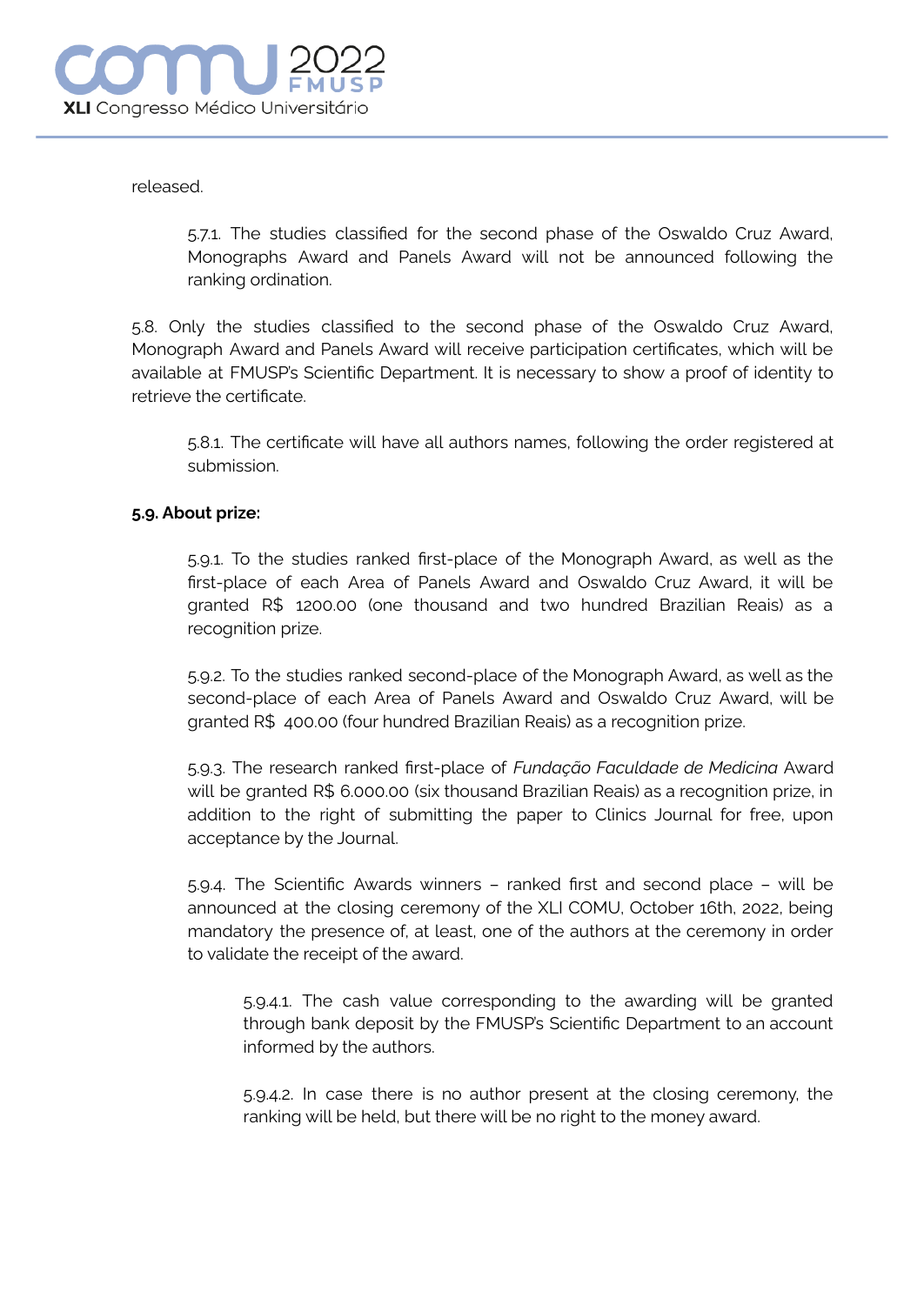

5.9.5. The money award will be delivered only after all data and information necessary for publication is given to the Awards Commission of the XLI COMU.

5.9.6. The awarding and delivering of the certificates to the Scientific Awards winners – ranked first and second place – will only happen under the compliance of all obligations described in these Regulations.

## **6. About publication.**

6.1 To the winners of the Monographs Award, *Oswaldo Cruz* Award and Panels Award of the XLI COMU.

6.1.1. In order to receive the award and certificate, the authors of the winning studies (1st and 2nd places) must give the *Revista de Medicina* [Rev Med (São Paulo)] publication rights

6.1.1.1. If the authors choose not to publish the full text of their research at Revista de Medicina, they must write an article about their research in the format of a letter to the editor or any other format accepted by the *Revista de Medicina*, and publish it in the mentioned journal.

6.1.1.2. The award will be transferred to the authors after the publication is accepted.

6.2. To the winner of the *Fundação Faculdade de Medicina* Award.

6.2.1. The *Fundação Faculdade de Medicina* Award winners will be granted the right of publishing their research, free of cost, in the Clinics Journal.

6.2.1.1. The authors must fulfill the proper format modifications in order to submit their research to Clinics in the Rapid Communication category. The specifications are available in https://www.clinicsjournal.com/. The publication will take place after the necessary modifications appointed by the Clinics' editorial board.

6.2.1.2. If the authors chose not to publish their research in the Clinics Journal, they must write an article about their research in the format of a letter to the editor and publish it in the mentioned periodical.

6.3. The authors must send their publication/article/letter until **November 16th (sixth), 2022 in order to receive the cash award.**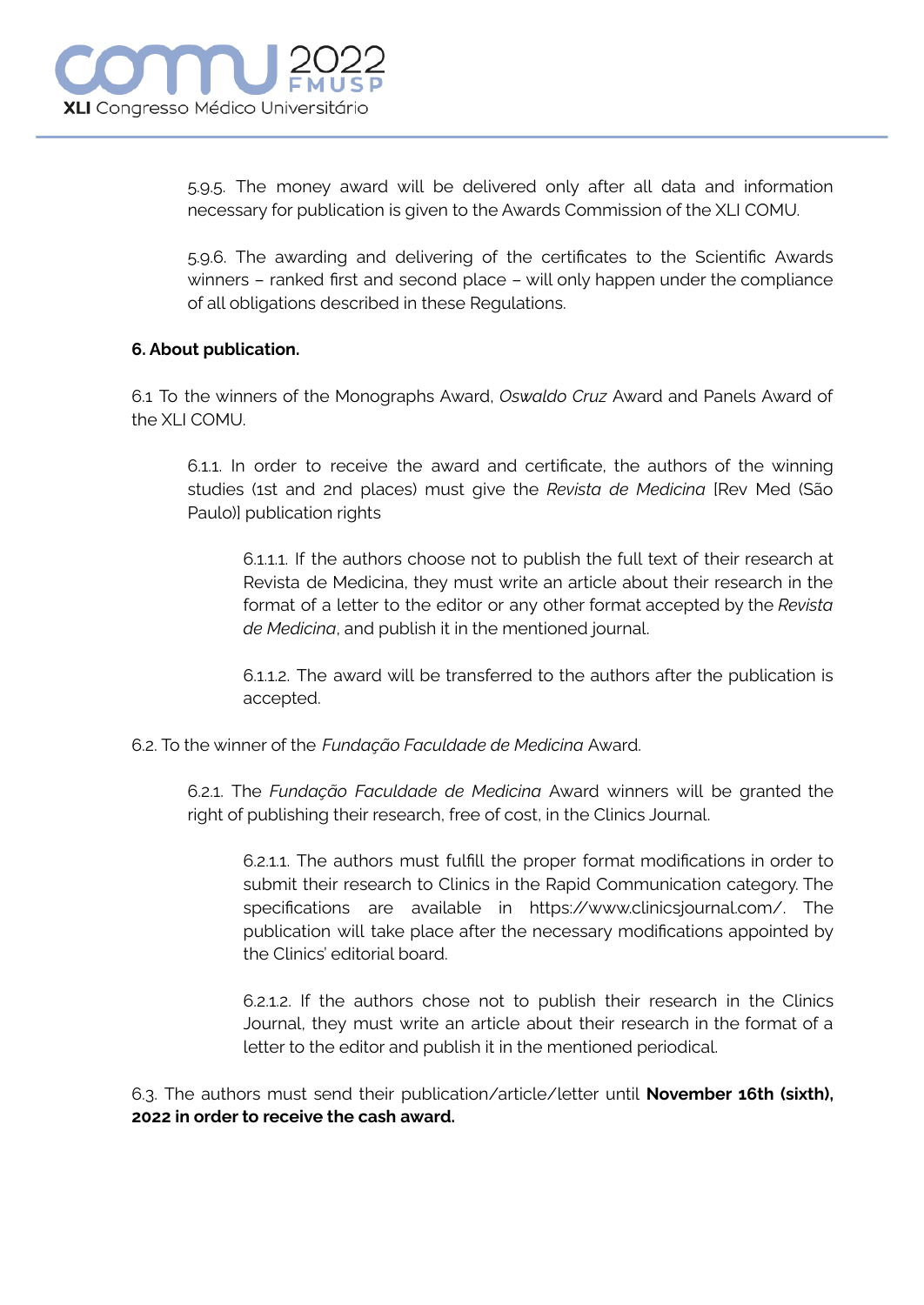

#### **7. Miscellaneous resolutions**

7.1. The noncompliance of any Article will lead to immediate disqualification.

7.2. The unforeseen cases will be judged by the Judging Commission and the Awards Commission of the XLI COMU.

7.3. The Forum of the County of *São Paulo* is appointed as responsible for solving any questions arising from the contest or these Regulations.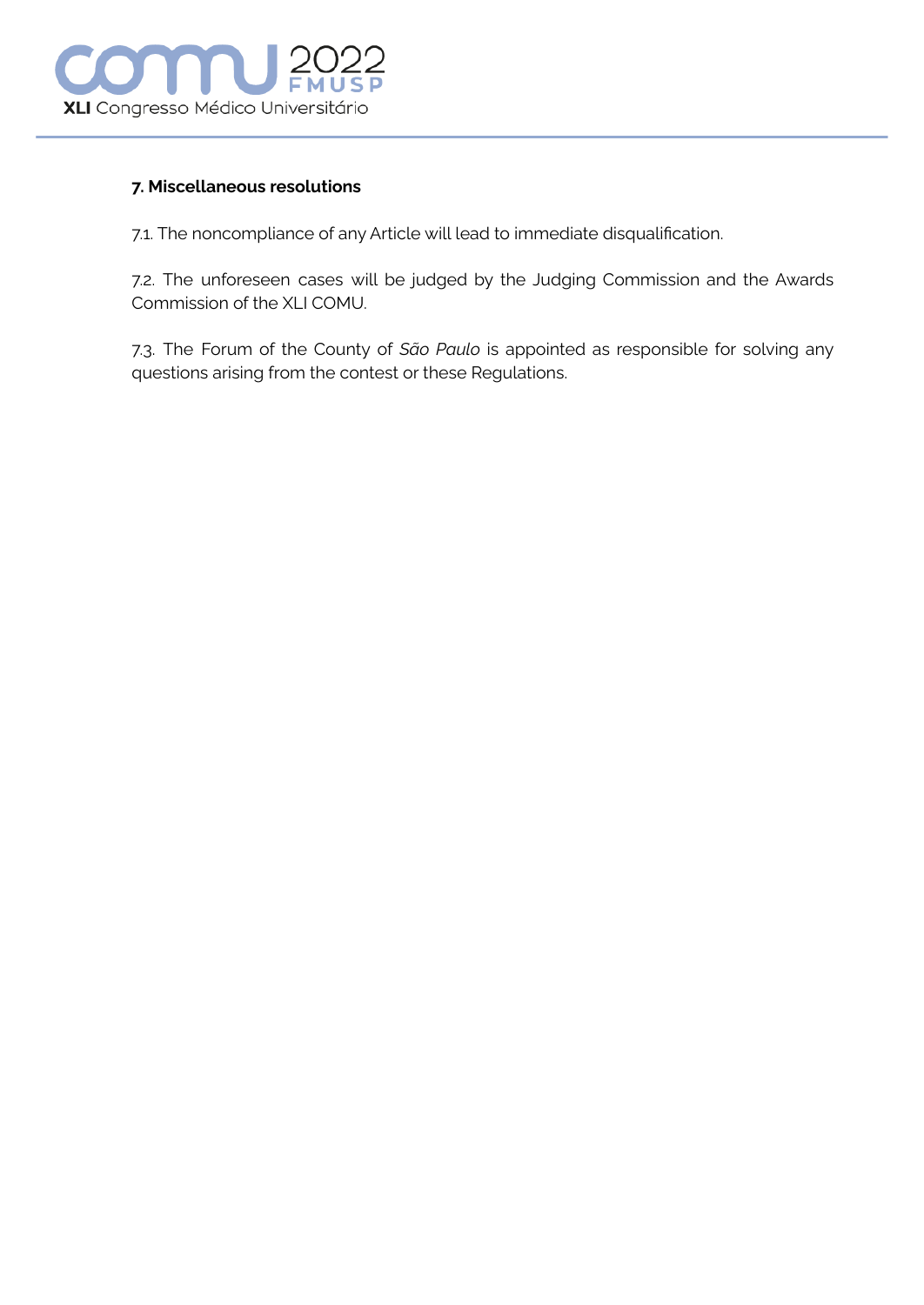# **XLI** Congresso Médico Universitário

# **CRITERIA FOR GRADING**

## **Oswaldo Cruz Award and Monographs Award**

## **First phase: 30% of the final grade.**

**Scientific accuracy:** corresponding to 15% of the first phase grade; **Academic contribution:** corresponding to 15% of the first phase grade; **Practical application:** corresponding to 10% of the first phase grade; **Importance to scientific knowledge:** corresponding to 20% of the first phase grade; **Abstract clarity:** corresponding to 10% of the first phase grade; **Introduction and discussion:** corresponding to 10% of the first phase grade; **Bibliographical references:** corresponding to 10% of the first phase grade; **Appropriate layout for publication:** corresponding to 10% of the first phase grade.

## **Second phase: 70% of the final grade.**

**Language:** corresponding to 10% of the second phase grade; **Layout:** corresponding to 10% of the second phase grade; **Presenter's posture:** corresponding to 10% of the second phase grade; **Content:** corresponding to 20% of the second phase grade; **Knowledge of the topic presented:** corresponding to 30% of the second phase grade; **Author's participation and portrayal:** corresponding to 20% of the second phase grade.

# **Panels Award**

# **First phase: 30% of the final grade**

**Scientific accuracy:** corresponding to 15% of the first phase grade; **Academic contribution:** corresponding to 15% of the first phase grade; **Practical application:** corresponding to 10% of the first phase grade; **Abstract clarity:** corresponding to 15% of the first phase grade; **Introduction and discussion:** corresponding to 15% of the first phase grade; **Objectives:** corresponding to 10% of the first phase grade; **Relevance:** corresponding to 20% of the first phase grade.

# **Second phase: 70% of the final grade.**

**Topic's importance:** corresponding to 20% of the second phase grade; **Research elaboration quality:** corresponding to 15% of the second phase grade; **Visual presentation quality:** corresponding to 15% of the second phase grade; **Oral presentation quality:** corresponding to 15% of the second phase grade; **Coherence between the abstract, the panel and the oral presentation:** corresponding to 15% of the second phase grade;

**Knowledge of the topic presented:** corresponding to 20% of the second phase grade.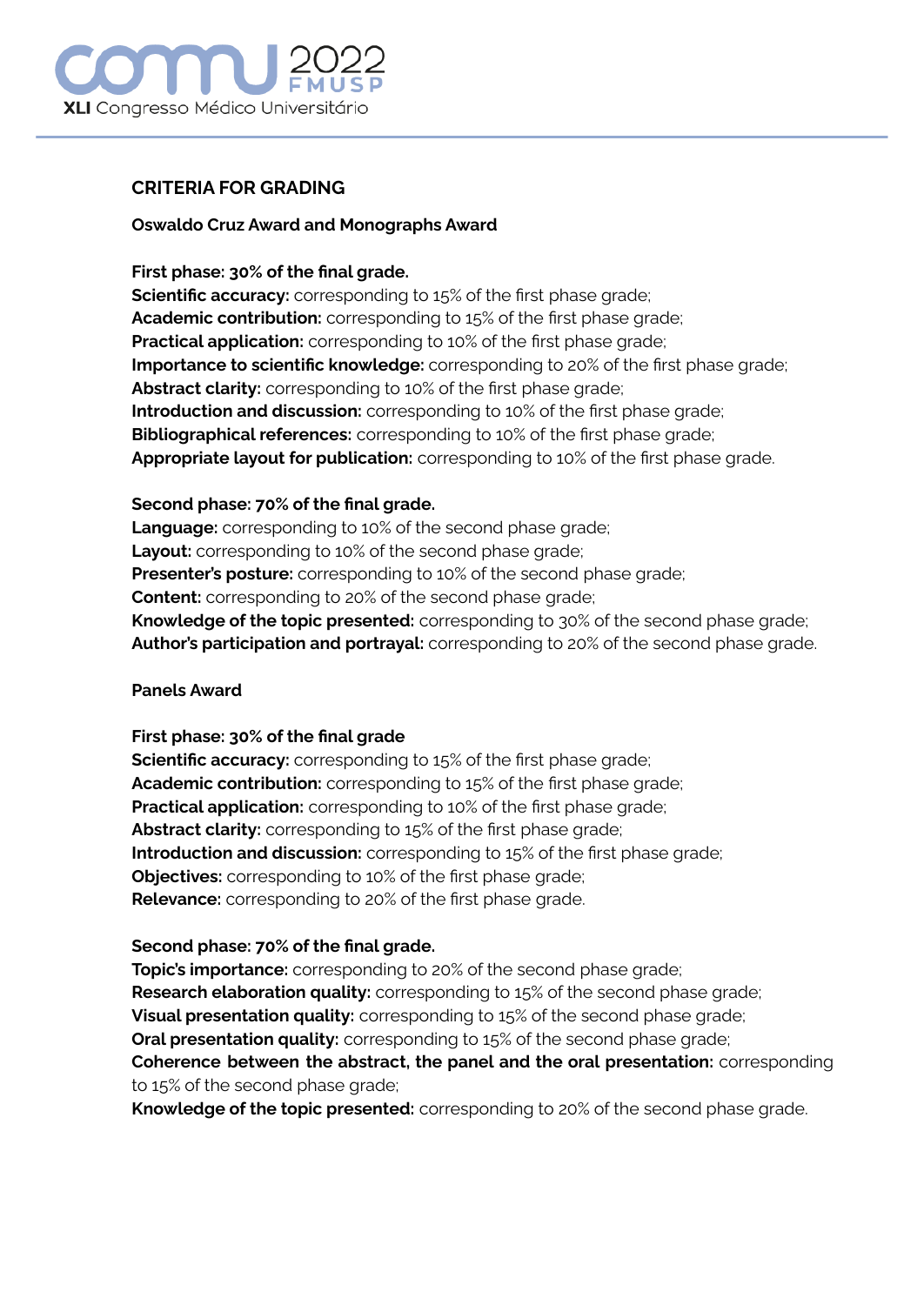# **XLI** Congresso Médico Universitário

## *Fundação Faculdade de Medicina* **Award**

## **Written manuscripts**

**Scientific accuracy:** corresponding to 7,5% of the final grade; **Academic contribution:** corresponding to 7,5% of the final grade; **Practical application:** corresponding to 5% of the final grade; **Importance to scientific knowledge:** corresponding to 10% of the final grade; **Abstract clarity:** corresponding to 5% of the final grade; **Introduction and discussion:** corresponding to 5% of the final grade; **Bibliographical references:** corresponding to 5% of the final grade; **Appropriate layout for publication:** corresponding to 5% of the final grade.

## **Oral presentation**

**Language:** corresponding to 5% of the final grade; **Layout:** corresponding to 5% of the final grade; **Presenter's posture:** corresponding to 5% of the final grade; **Content:** corresponding to 10% of the final grade; **Knowledge of the topic presented:** corresponding to 15% of the final grade; **Author's participation:** corresponding to 10% of the final grade.

# **PRIZES**

**Monographs Award** 1st place prize: BRL 1200.00 2nd place prize: BRL 400.00

**Panels Award** (for each area) 1st place prize: BRL 1200.00 2nd place prize: BRL 400.00

# **Oswaldo Cruz Award** (for each area)

1st place prize: BRL 1200.00 2nd place prize: BRL 400.00

# *Fundação Faculdade de Medicina* **Award**

1st place prize: BRL 6000.00

TOTAL: BRL 25200.00